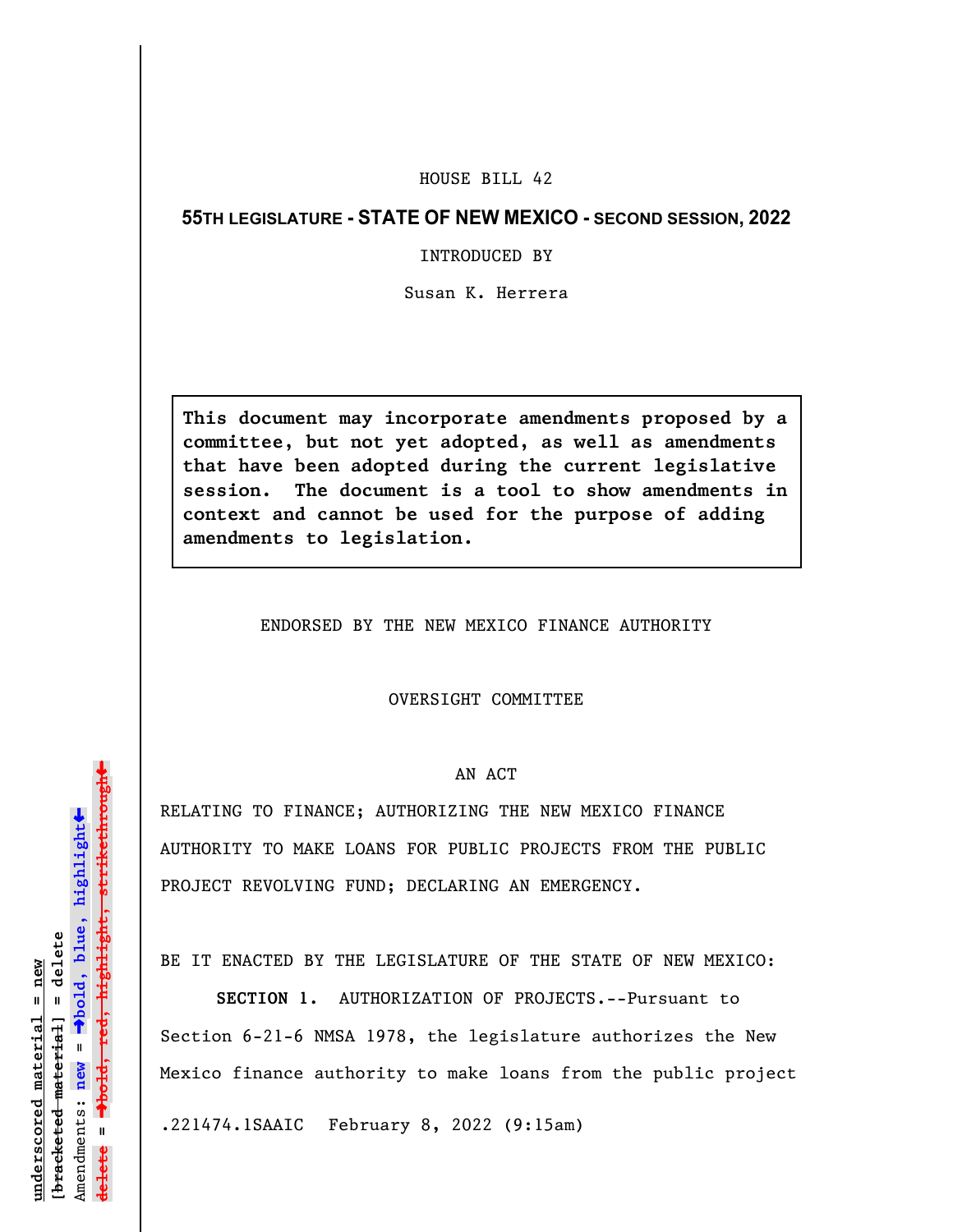revolving fund for public projects as defined in Section 6-21-3 NMSA 1978. Pursuant to Section 6-21-6 NMSA 1978, loans of one million dollars (\$1,000,000) or less do not require specific authorization and need not be identified in this act. Authorization is given to the New Mexico finance authority to make loans to the following qualified entities on terms and conditions established by the authority:

1. the academy for technology and the classics in Santa Fe county for building, equipment, infrastructure, land acquisition and refinancing projects;

2. Aggie development, incorporated, in Dona Ana county for building, equipment, infrastructure, land acquisition, water, wastewater, water rights, solid waste, road, airport and public transportation system projects;

HAFC→3. the city of Alamogordo in Otero county for **building, equipment, infrastructure, land acquisition, water,** wastewater, water rights and solid waste projects; <

**HAFC**º**3.**»**HAFC HAFC**º**4.**»**HAFC** the Alamogordo public school district in Otero county for building, equipment, infrastructure, education technology and land acquisition projects;

**HAFC**º**4.**»**HAFC HAFC**º**5.**»**HAFC** the city of Albuquerque in Bernalillo county for building, equipment, infrastructure, land acquisition, road, airport, public transportation system, public recreation facility and refinancing projects;

.221474.1SAAIC February 8, 2022 (9:15am)

 $- 2 -$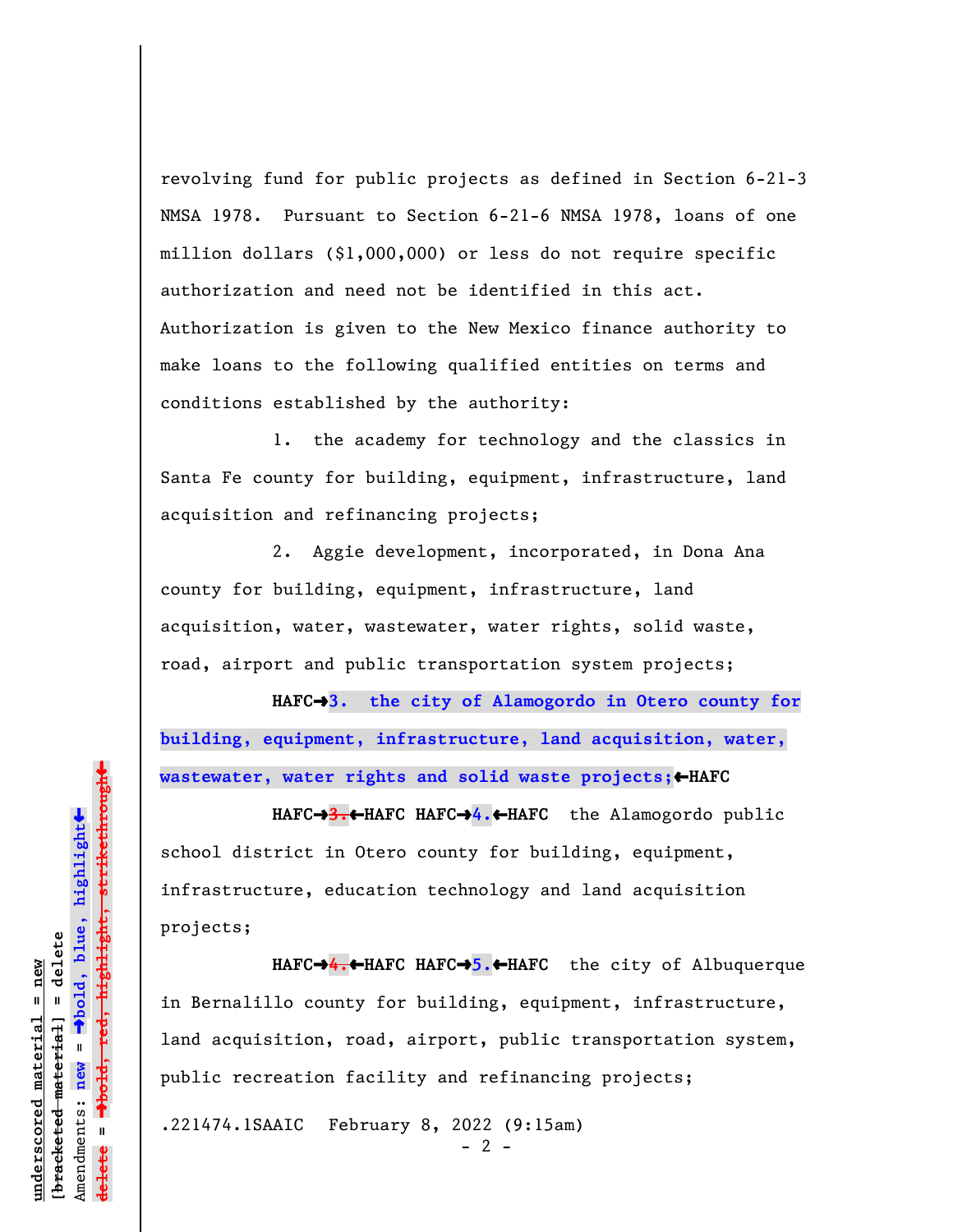HAFC<sup>+</sup>6. the Albuquerque public school district in **Bernalillo county for building, equipment, infrastructure, education technology and land acquisition projects;**

**7. the city of Anthony in Dona Ana county for building, equipment, infrastructure, land acquisition, road, airport, public transportation system and public recreation** facility projects; **+HAFC** 

**HAFC**º**5.**»**HAFC HAFC**º**8.**»**HAFC** the ASK academy in Sandoval county for building, equipment, infrastructure, land acquisition and refinancing projects;

HAFC<sup>+</sup>9. the Aspire public improvement district in **Bernalillo county for water, wastewater, water rights, solid waste, road, airport and public transportation system projects;**»**HAFC**

**HAFC**º**6.**»**HAFC HAFC**º**10.**»**HAFC** the Aztec municipal school district in San Juan county for building, equipment, infrastructure, education technology and land acquisition projects;

HAFC<sup>-11</sup>. the city of Bayard in Grant county for **building, equipment, infrastructure and land acquisition projects;**»**HAFC**

**HAFC**º**7.**»**HAFC HAFC**º**12.**»**HAFC** the Belen consolidated school district in Valencia county for building, equipment, infrastructure, land acquisition, water, wastewater, water rights, solid waste, road, airport and public transportation .221474.1SAAIC February 8, 2022 (9:15am)  $-3 -$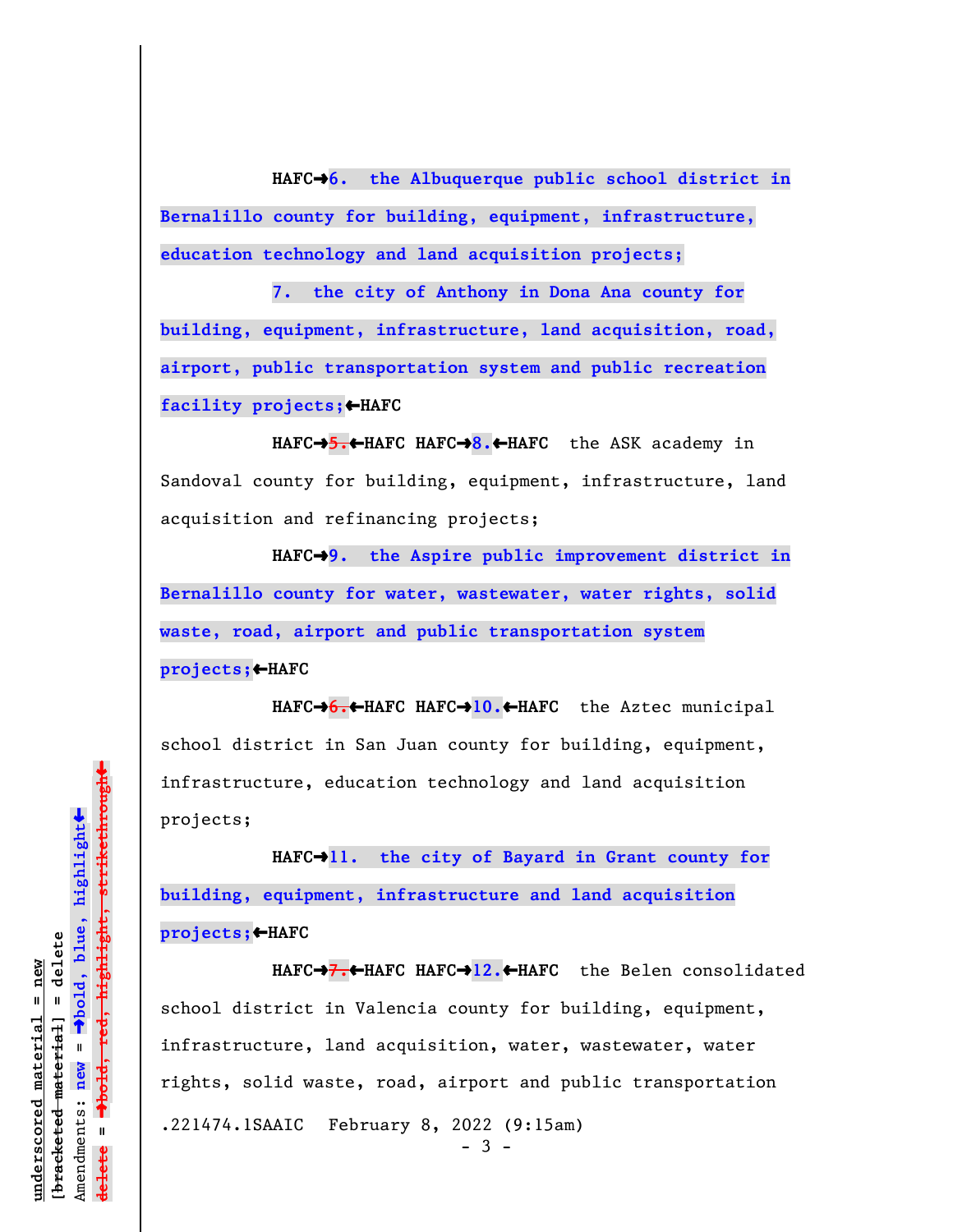system projects;

**HAFC**º**8.**»**HAFC HAFC**º**13.**»**HAFC** the city of Belen in Valencia county for building, equipment, infrastructure, land acquisition, water, wastewater, water rights, solid waste, road, airport, public transportation system, public recreation facility and refinancing projects;

**HAFC**º**9.**»**HAFC HAFC**º**14.**»**HAFC** the city of Belen fire department in Valencia county for building, equipment, infrastructure and land acquisition projects;

HAFC<sup>+</sup>15. Bernalillo county for building, equipment, **infrastructure, land acquisition, water, wastewater, water rights, solid waste, road, airport, public transportation** system, public recreation facility and refinance projects;  $\leftarrow$  HAFC

**HAFC**º**10.**»**HAFC HAFC**º**16.**»**HAFC** the Bernalillo county metropolitan court in Bernalillo county for building, equipment, infrastructure, land acquisition, water, wastewater, water rights, solid waste, road, airport and public transportation system projects;

HAFC<sup>+</sup>17. the Bernalillo public school district in **Sandoval county for building, equipment, infrastructure, education technology, land acquisition, water, wastewater,** water rights, solid waste and refinance projects;<**HAFC** 

**HAFC**º**11.**»**HAFC HAFC**º**18.**»**HAFC** the city of Bloomfield in San Juan county for building, equipment, infrastructure, land acquisition, water, wastewater, water .221474.1SAAIC February 8, 2022 (9:15am)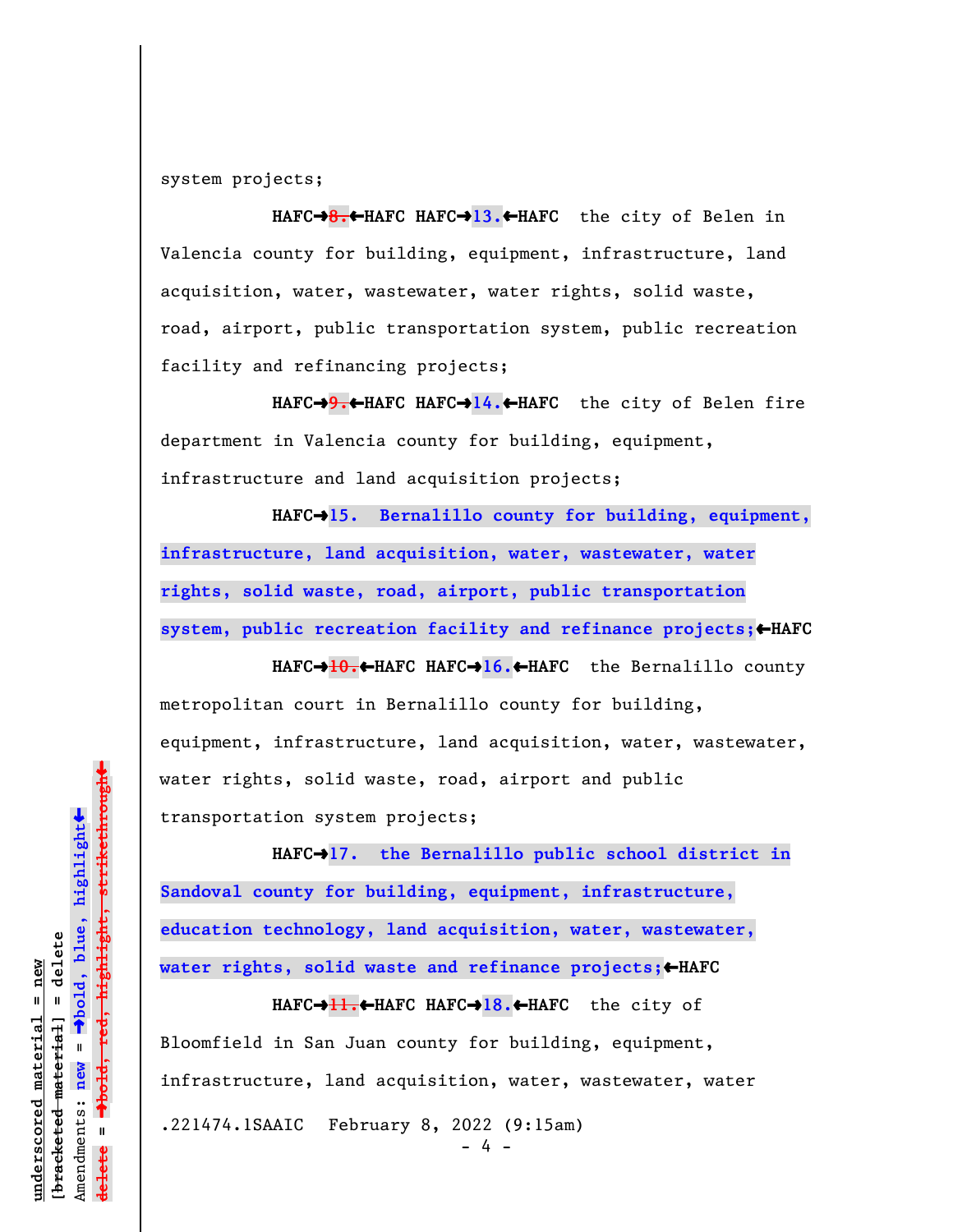rights, solid waste, road, airport, public transportation system and public recreation projects;

**HAFC**º**12.**»**HAFC HAFC**º**19.**»**HAFC** the Bloomfield school district in San Juan county for building, equipment, infrastructure, education technology and land acquisition projects;

**HAFC**º**20. the Bluewater water and sanitation district in Cibola county for building, equipment, infrastructure, land acquisition, water, wastewater, water rights, solid waste, road, airport, public transportation system, public recreation facility and refinance projects;**

**21. the village of Bosque Farms in Valencia county for water, wastewater, water rights and solid waste projects;**»**HAFC**

**HAFC**º**13.**»**HAFC HAFC**º**22.**»**HAFC** the Broadmoor Heights public improvement district in Sandoval county for water, wastewater, water rights, solid waste, road, airport and public transportation system projects;

**HAFC→<del>14.↓</del>HAFC HAFC→23.←HAFC** the Cabezon public improvement district in Sandoval county for refinancing projects;

**HAFC**º**15.**»**HAFC HAFC**º**24.**»**HAFC** central New Mexico community college in Bernalillo county for building, equipment, infrastructure, land acquisition and refinancing projects;

**HAFC**º**16.**»**HAFC HAFC**º**25.**»**HAFC** the Cimarron .221474.1SAAIC February 8, 2022 (9:15am)

 $\ddag$ º**bold, red, highlight, strikethrough**  $\ddot{\bullet}$ º**bold, blue, highlight**  $b$ racketed material] = delete **[bracketed material] = delete** inderscored material = new **underscored material = new** Amendments: new = Amendments: **new** =  $\mathbf{u}$ **delete =** lelete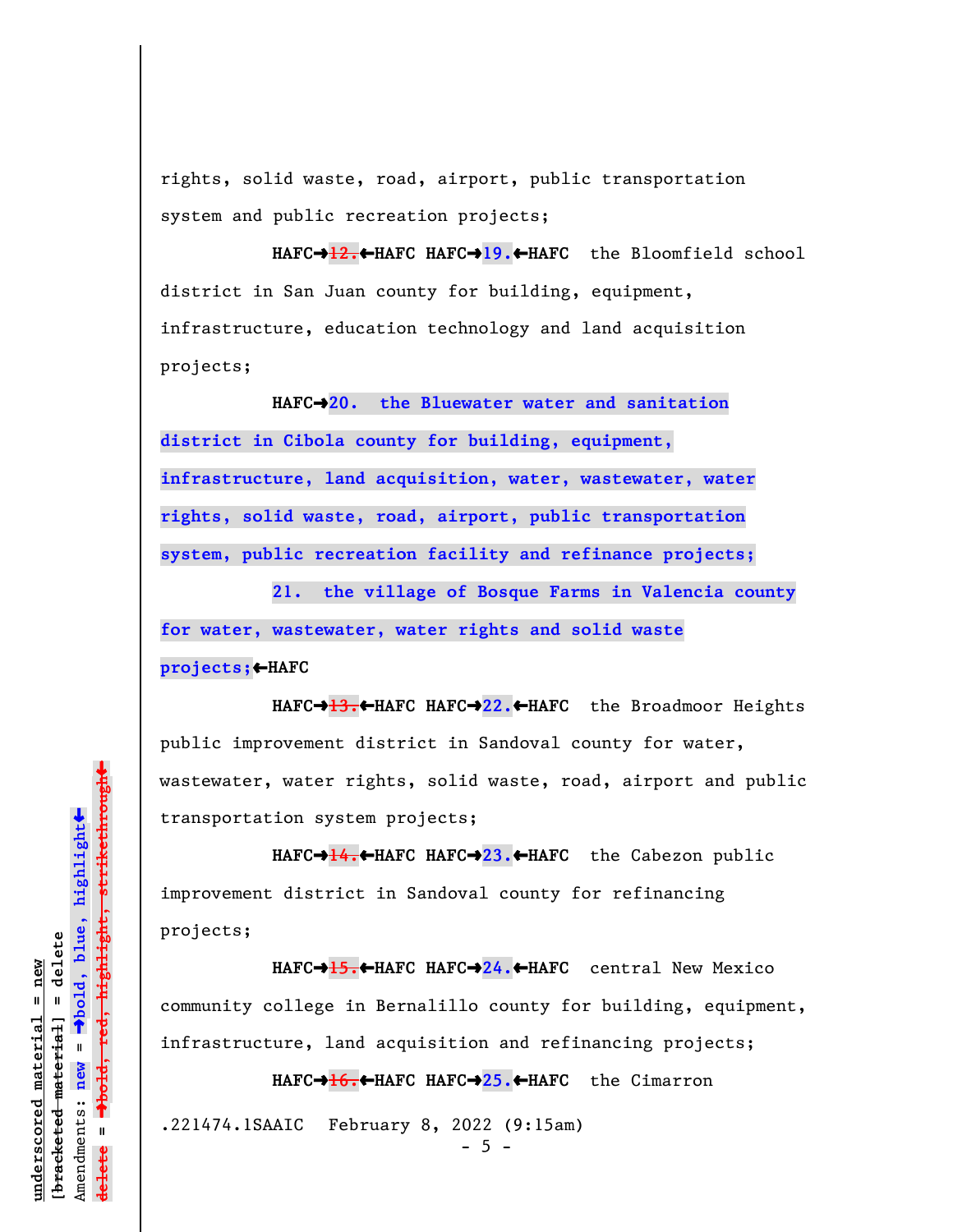municipal school district in Colfax county for building, equipment, infrastructure, land acquisition, education technology and refinancing projects;

**HAFC**º**26. the Camino Real regional water utility authority in Dona Ana county for building, equipment, infrastructure, land acquisition, water, wastewater, water rights, solid waste, road, airport, public transportation system, public recreation facility and refinance projects;**

**27. the city of Carlsbad in Eddy county for building, equipment, infrastructure and land acquisition projects;**

**28. the Carlsbad municipal school district in Eddy county for building, equipment, infrastructure, education technology, land acquisition and refinance projects;**

**29. the town of Carrizozo in Lincoln county for building, equipment, infrastructure and land acquisition projects;**

**30. the village of Causey in Roosevelt county for building, equipment, infrastructure, land acquisition, water, wastewater, water rights, solid waste, road, airport, public transportation system, public recreation facility and refinance projects;**

**31. the Central consolidated school district in San Juan county for building, equipment, infrastructure, education**

.221474.1SAAIC February 8, 2022 (9:15am)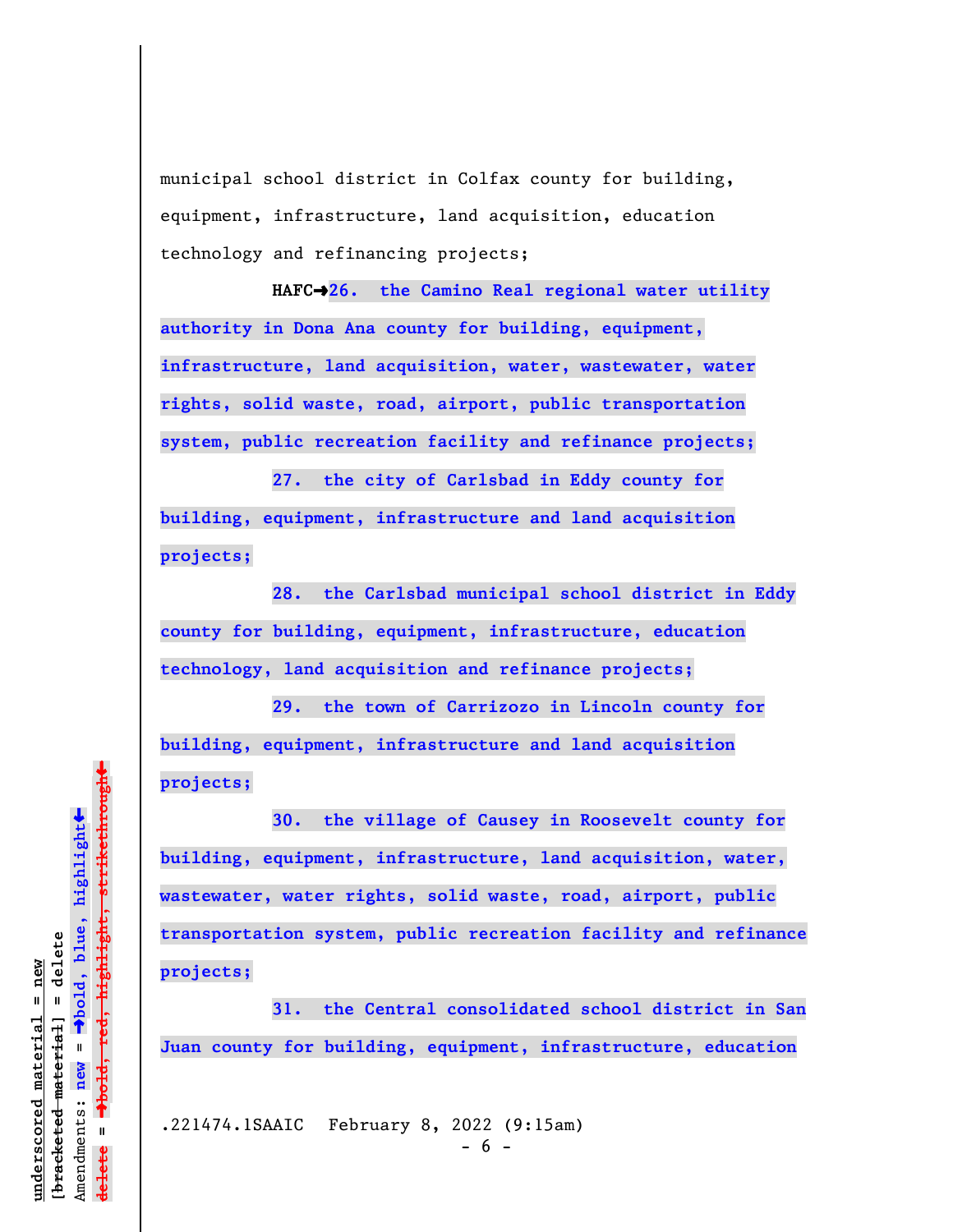**technology and land acquisition projects;**

**32. the village of Chama in Rio Arriba county for building, equipment, infrastructure and land acquisition projects;**

**33. Chaves county for building, equipment, infrastructure and land acquisition projects;**

**34. the village of Cimarron in Colfax county for building, equipment, infrastructure, land acquisition, water, wastewater, water rights, solid waste, road, airport, public transportation system, public recreation facility and refinance projects;**»**HAFC**

**HAFC**º**17.**»**HAFC HAFC**º**35.**»**HAFC** the town of Clayton in Union county for building, equipment, infrastructure, land acquisition, water, wastewater, water rights, solid waste, road, airport, public transportation system and public recreation facility projects;

**HAFC**º**36. the Clayton municipal school district in Union county for building, equipment, infrastructure, land acquisition, education technology, water, wastewater, water rights, solid waste, road, airport, public transportation system, public recreation facility and refinance projects;**

**37. the village of Cloudcroft in Otero county for building, equipment, infrastructure, land acquisition, water, wastewater, water rights, solid waste, road, airport, public**

.221474.1SAAIC February 8, 2022 (9:15am)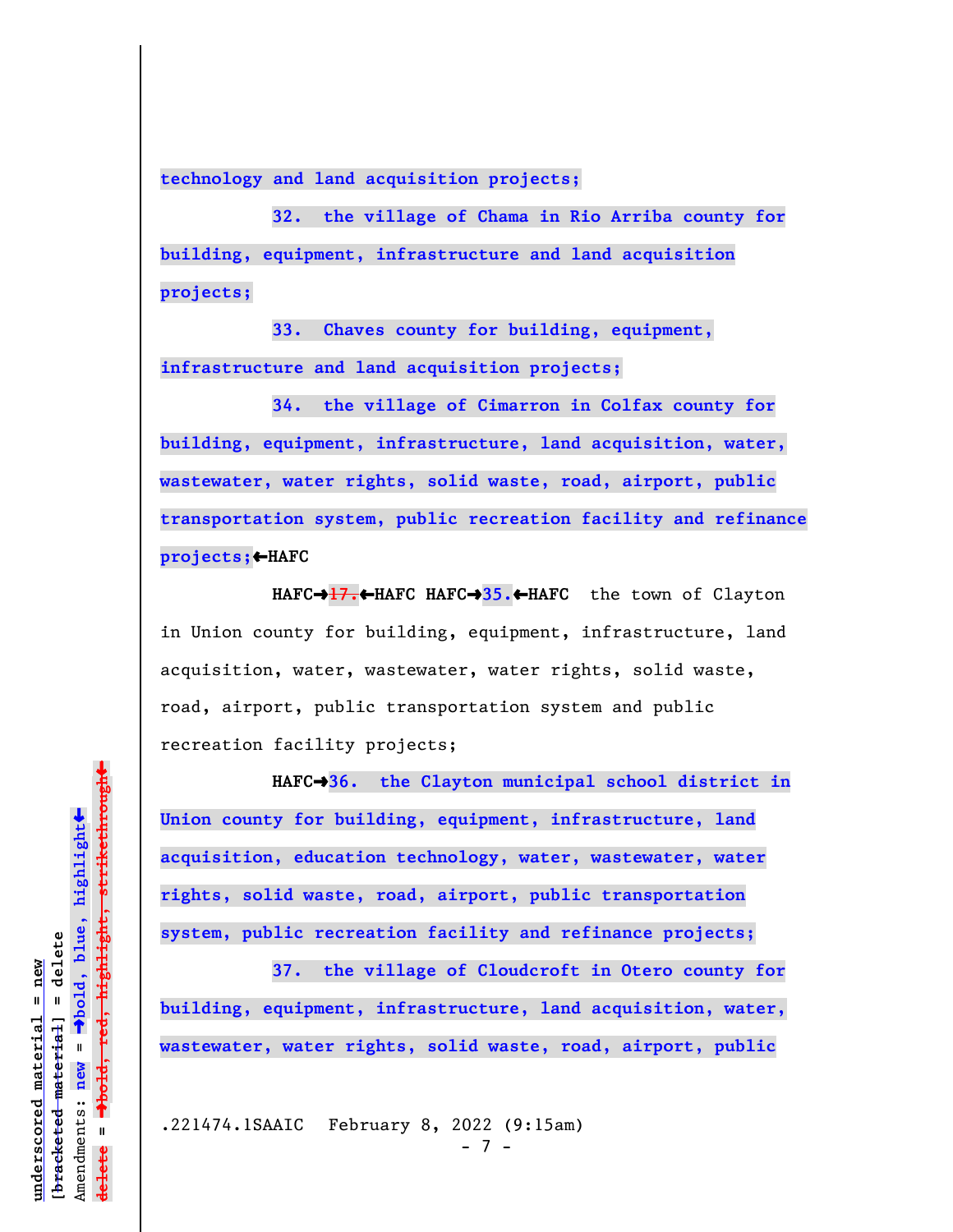**transportation system and public recreation facility projects;**»**HAFC**

**HAFC**º**18.**»**HAFC HAFC**º**38.**»**HAFC** the Cloudcroft municipal school district in Otero county for building, equipment, infrastructure, education technology and land acquisition projects;

**HAFC**º**19.**»**HAFC HAFC**º**39.**»**HAFC** the Clovis municipal school district in Curry county for building, equipment, infrastructure, land acquisition, education technology and refinancing projects;

**HAFC**º**20.**»**HAFC HAFC**º**40.**»**HAFC** the city of Clovis in Curry county for water, wastewater, water rights, solid waste, road, airport and public transportation system projects;

**HAFC**º**21.**»**HAFC HAFC**º**41.**»**HAFC** the Cobre consolidated school district in Grant county for building, equipment, infrastructure, land acquisition, education technology and refinancing projects;

HAFC<sup>-242</sup>. Colfax county for building, equipment, **infrastructure, land acquisition, water, wastewater, water rights, solid waste, road, airport, public transportation system, public recreation facility and refinance projects;**

**43. the village of Columbus in Luna county for building, equipment, infrastructure, land acquisition, water, wastewater, water rights, solid waste, road, airport, public transportation system and public recreation facility**

.221474.1SAAIC February 8, 2022 (9:15am)

 $\ddag$ º**bold, red, highlight, strikethrough**  $\ddot{\bullet}$ º**bold, blue, highlight**  $b$ racketed material] = delete **[bracketed material] = delete** inderscored material = new **underscored material = new** Amendments: new = Amendments: **new** =  $\mathbf{I}$ **delete =** lelete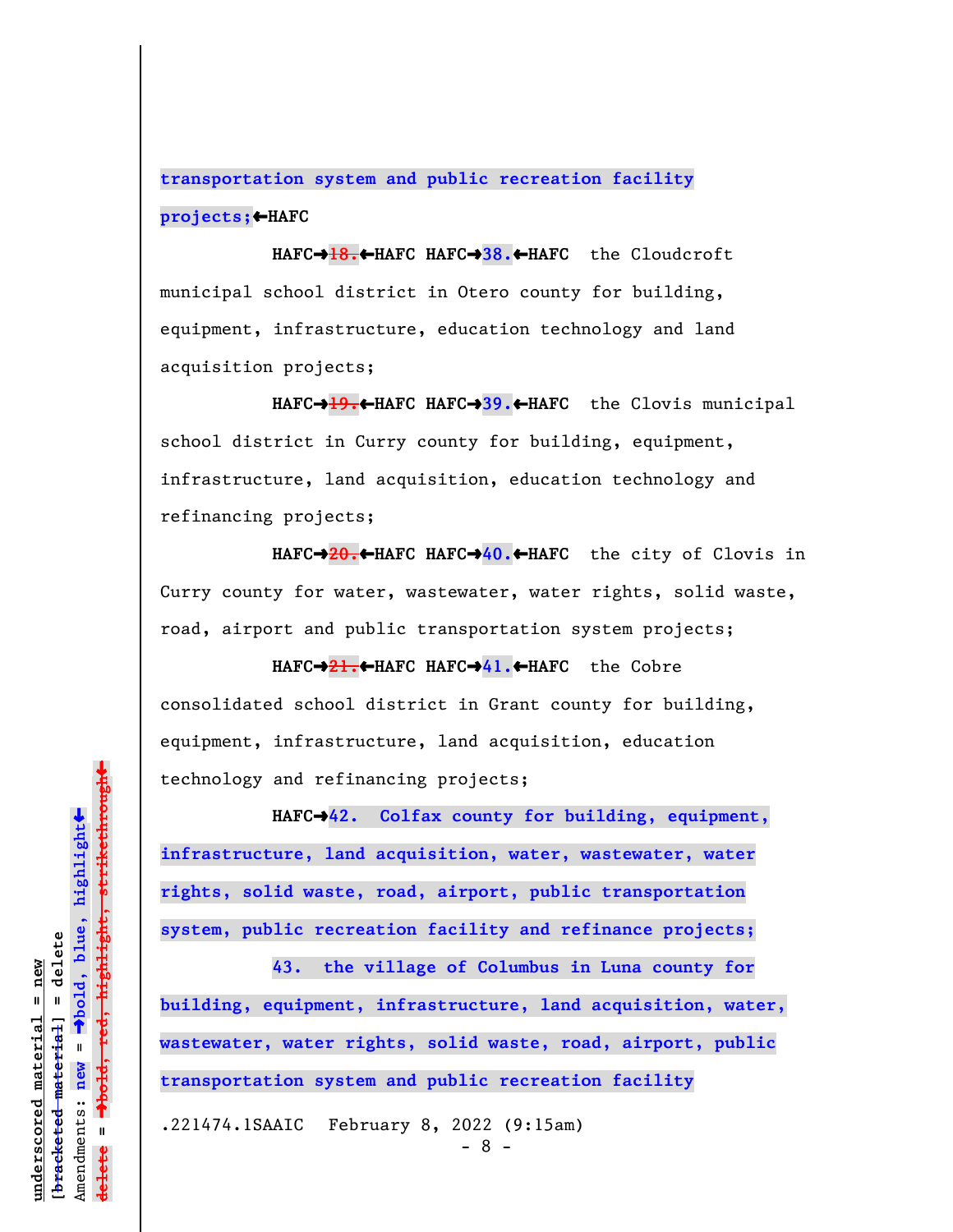# **projects;**»**HAFC**

**HAFC**º**22.**»**HAFC HAFC**º**44.**»**HAFC** the village of Corrales in Sandoval county for building, equipment, infrastructure, land acquisition, water, wastewater, water rights, solid waste, road, airport, public transportation system, public recreation facility and refinancing projects;

HAFC→45. the village of Cuba in Sandoval county for water, wastewater, water rights and solid waste projects; <**HAFC** 

**HAFC**º**23.**»**HAFC HAFC**º**46.**»**HAFC** the Cuba independent school district in Sandoval county for building, equipment, infrastructure, land acquisition, education technology, water, wastewater, water rights, solid waste, road, airport, public transportation system and public recreation facility projects;

**HAFC**º**24.**»**HAFC HAFC**º**47.**»**HAFC** Curry county for building, equipment, infrastructure, land acquisition, water, wastewater, water rights, solid waste, road, airport, public transportation system and public recreation facility projects;

**HAFC**º**25.**»**HAFC HAFC**º**48.**»**HAFC** the Deming public school district in Luna county for building, equipment, infrastructure, land acquisition, education technology, water, wastewater, water rights and solid waste projects;

**HAFC**º**49. the city of Deming in Luna county for building, equipment, infrastructure, land acquisition, water, wastewater, water rights, solid waste, road, airport, public transportation system, public recreation facility and refinance** .221474.1SAAIC February 8, 2022 (9:15am)

- 9 -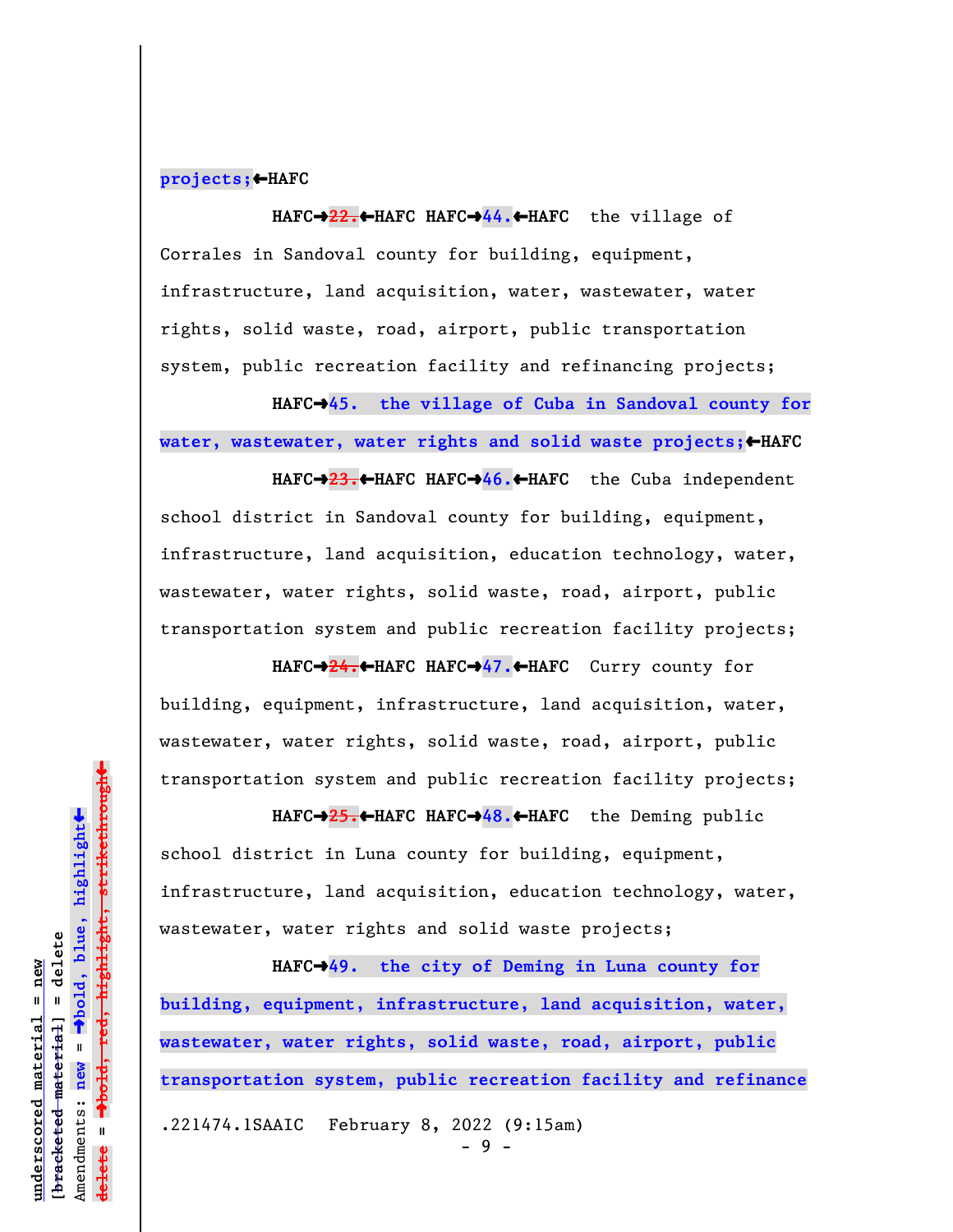**projects;**

**50. the department of transportation for building, equipment, infrastructure, land acquisition, road, airport, public transportation system and refinance projects;**

**51. the village of Dexter in Chaves county for building, equipment, infrastructure and land acquisition projects;**»**HAFC**

**HAFC**º**26.**»**HAFC HAFC**º**52.**»**HAFC** the Dexter consolidated school district in Chaves county for building, equipment, infrastructure, land acquisition, education technology and refinancing projects;

HAFC<sup>+</sup>53. Dona Ana county for building, equipment, **infrastructure, land acquisition, water, wastewater, water rights, solid waste, road, airport, public transportation system, public recreation facility and refinance projects;**

**54. the village of Dora in Roosevelt county for building, equipment, infrastructure, land acquisition, water, wastewater, water rights, solid waste, road, airport and public transportation system projects;**»**HAFC**

**HAFC**º**27.**»**HAFC HAFC**º**55.**»**HAFC** the Dora consolidated school district in Roosevelt county for building, equipment, infrastructure, land acquisition, education technology, water, wastewater and solid waste projects;

HAFC<sup>-+</sup>56. the village of Eagle Nest in Colfax county **for building, equipment, infrastructure, land acquisition,** .221474.1SAAIC February 8, 2022 (9:15am)  $-10 -$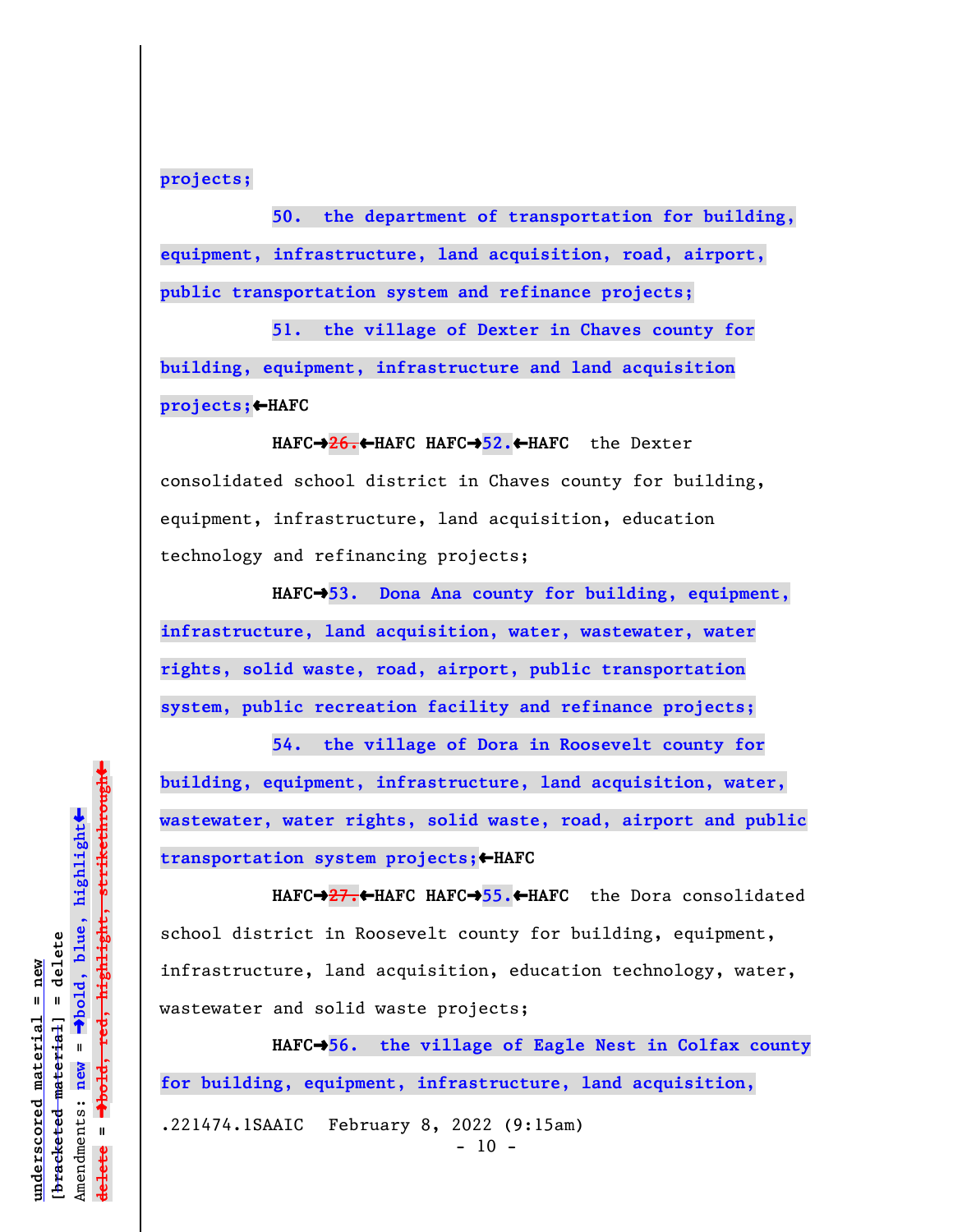**water, wastewater, water rights, solid waste, road, airport, public transportation system and public recreation facility projects;**»**HAFC**

**HAFC**º**28.**»**HAFC HAFC**º**57.**»**HAFC** East Mountain high school in Bernalillo county for building, equipment, infrastructure, land acquisition, education technology and public recreation projects;

**HAFC**º**29.**»**HAFC HAFC**º**58.**»**HAFC** the board of regents of eastern New Mexico university for refinancing, building acquisition and facility renovation projects at the Ruidoso branch campus of eastern New Mexico university in Lincoln county;

HAFC<sup>+</sup>>59. the board of regents of eastern New Mexico **university in Roosevelt county for building, equipment, infrastructure and land acquisition projects;**

**60. the board of regents of eastern New Mexico university for the Roswell branch campus in Chaves county for building, equipment, infrastructure and land acquisition projects;**

**61. the East Rio Arriba soil and water conservation district in Rio Arriba county for building, equipment, infrastructure and land acquisition projects;**

**62. Eddy county for building, equipment,** infrastructure and land acquisition projects;←HAFC

**HAFC**º**30.**»**HAFC HAFC**º**63.**»**HAFC** the Eldorado area

.221474.1SAAIC February 8, 2022 (9:15am) - 11 -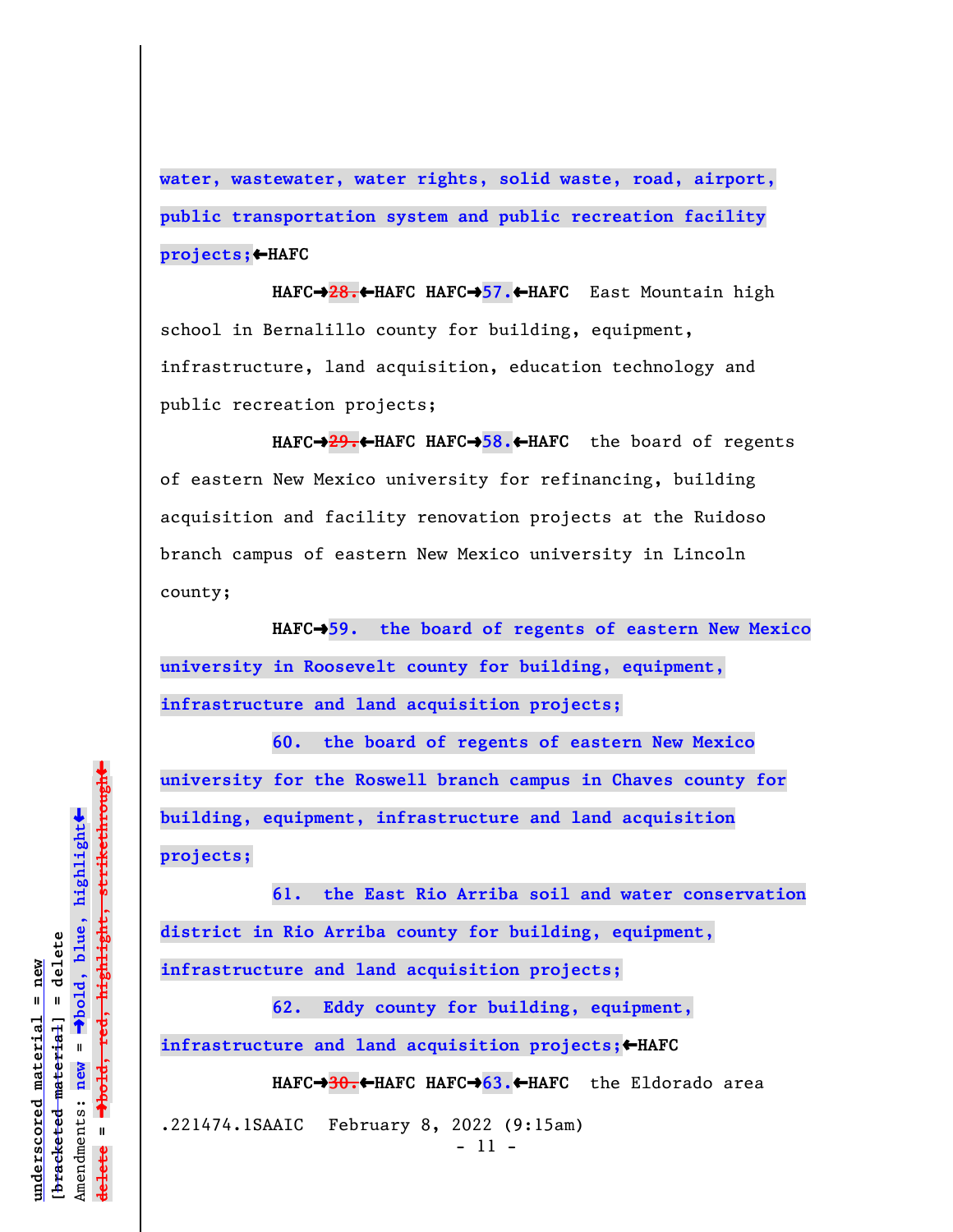water and sanitation district in Santa Fe county for building, equipment, infrastructure and land acquisition projects;

**HAFC**º**31.**»**HAFC HAFC**º**64.**»**HAFC** the city of Elephant Butte in Sierra county for building, equipment, infrastructure, land acquisition, water, wastewater, water rights, solid waste, road, airport, public transportation system and public recreation facility projects;

HAFC→65. the town of Elida in Roosevelt county for **building, equipment, infrastructure, land acquisition, water, wastewater, water rights, solid waste, road, airport and public transportation system projects;**

**66. El Prado water and sanitation district in Taos county for building, equipment, infrastructure, land acquisition, water, wastewater, water rights and solid waste projects;**

**67. El Valle de Los Ranchos water and sanitation district in Taos county for building, equipment, infrastructure, land acquisition, water, wastewater, water rights and solid waste projects;**

**68. the village of Encino in Torrance county for building, equipment, infrastructure, land acquisition, water, wastewater, water rights, solid waste, road, airport, public transportation system, public recreation facility and refinance projects;**

**69. the Entranosa water and wastewater association** .221474.1SAAIC February 8, 2022 (9:15am)  $- 12 -$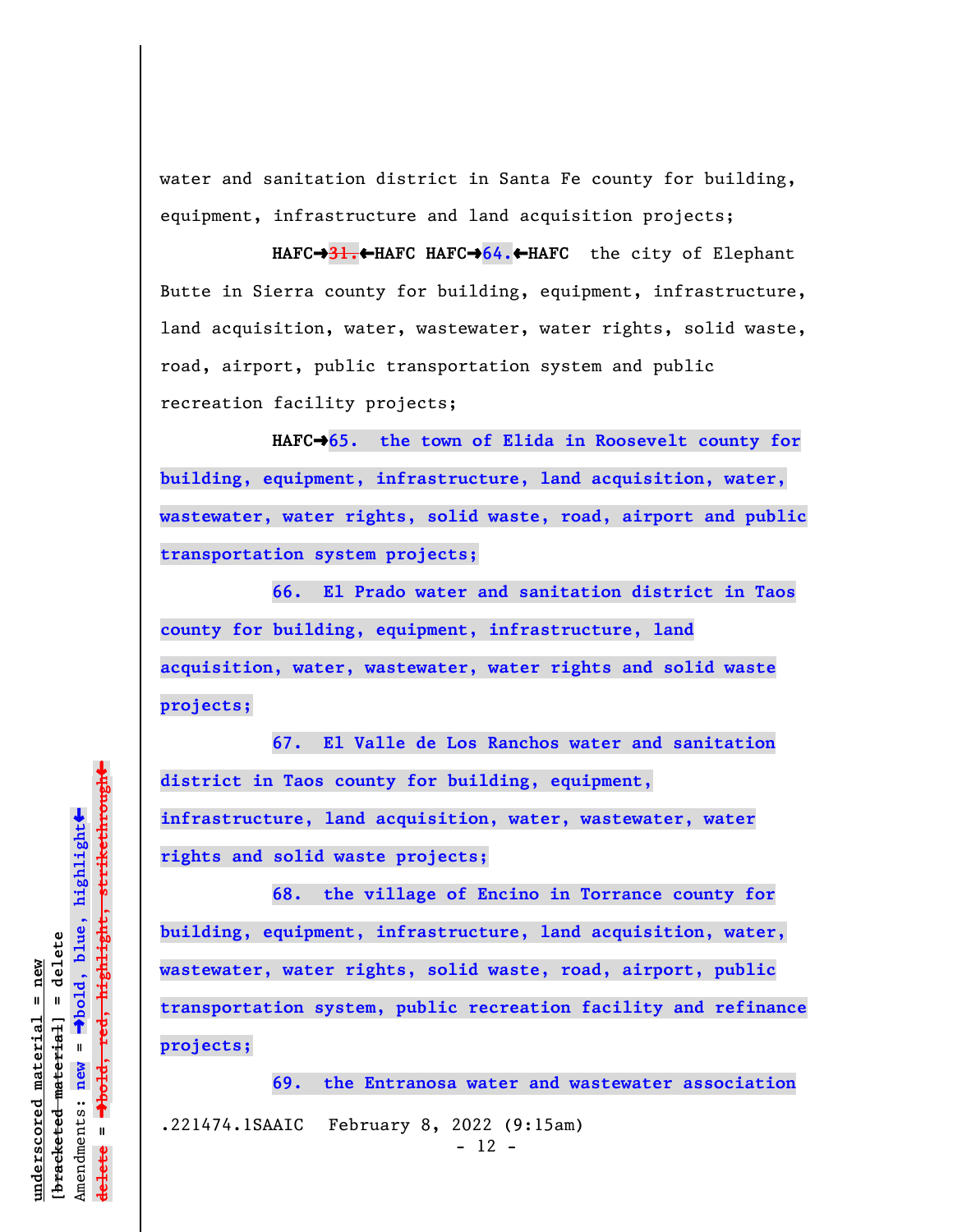**in Bernalillo county for water, wastewater, water rights and solid waste projects;**»**HAFC**

**HAFC**º**32.**»**HAFC HAFC**º**70.**»**HAFC** the city of Espanola in Rio Arriba county for building, equipment, infrastructure, land acquisition, water, wastewater, water rights, solid waste, road, airport, public transportation system and public recreation facility projects;

**HAFC**º**33.**»**HAFC HAFC**º**71.**»**HAFC** the Espanola public school district in Rio Arriba and Santa Fe counties for building, equipment, infrastructure, land acquisition, education technology, water, wastewater, water rights, solid waste, road, airport, public transportation system and public recreation facility projects;

**HAFC**º**72. the Estancia Moriarty Willard Torrance county regional water association in Torrance county for building, equipment, infrastructure, land acquisition, water, wastewater, water rights, solid waste and refinance projects;**

**73. the town of Estancia in Torrance county for building, equipment, infrastructure, land acquisition, water, wastewater, water rights, solid waste, road, airport, public transportation system, public recreation facility and refinance projects;**»**HAFC**

**HAFC**º**34.**»**HAFC HAFC**º**74.**»**HAFC** the city of Eunice in Lea county for building, equipment, infrastructure, land acquisition, water, wastewater, water rights, solid waste, .221474.1SAAIC February 8, 2022 (9:15am)  $- 13 -$ 

º**bold, red, highlight, strikethrough** º**bold, blue, highlight**  $b$ racketed material] = delete **[bracketed material] = delete** Amendments: **new** = Amendments: new =  $\mathbf{I}$ **delete =** lelete

 $\ddot{\bullet}$ 

 $\ddag$ 

**underscored material = new**

inderscored material = new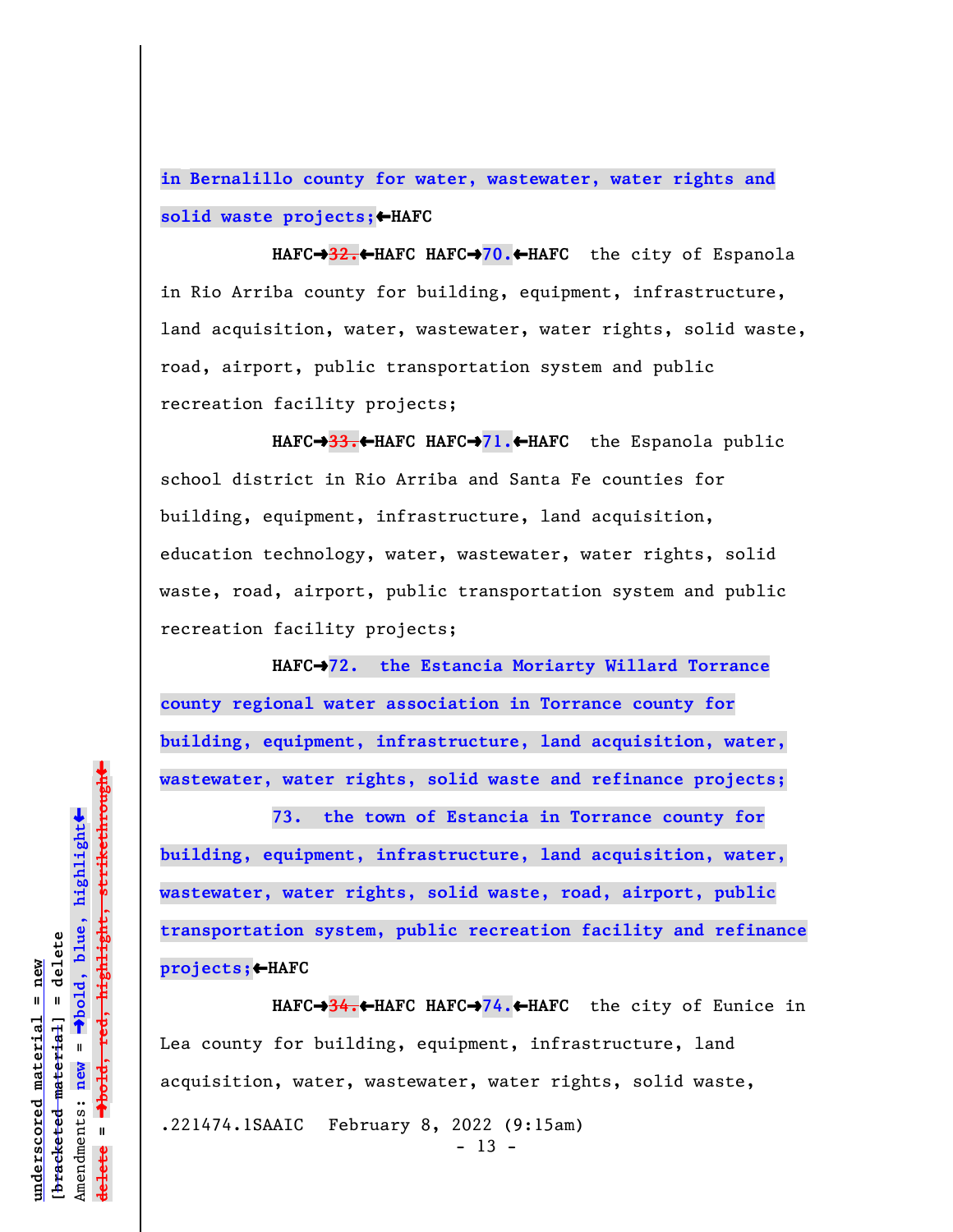road, airport, public transportation system, public recreation facility and refinancing projects;

HAFC<sup>+</sup>75. the Farmington municipal school district **in San Juan county for building, equipment, infrastructure, land acquisition, education technology and refinance projects;**»**HAFC**

**HAFC**º**35.**»**HAFC HAFC**º**76.**»**HAFC** the village of Fort Sumner in De Baca county for building, equipment, infrastructure, land acquisition, water, wastewater, water rights, solid waste and public recreation facility projects;

HAFC<sup>+</sup>77. the Gadsden independent school district in **Dona Ana county for building, equipment, infrastructure, land acquisition and education technology projects;**»**HAFC**

**HAFC**º**36.**»**HAFC HAFC**º**78.**»**HAFC** the city of Gallup in McKinley county for water, wastewater, water rights, solid waste, road, airport and public transportation system projects;

**HAFC**º**37.**»**HAFC HAFC**º**79.**»**HAFC** the Gallup-McKinley county school district in McKinley county for building, equipment, infrastructure, land acquisition, education technology and refinancing projects;

HAFC<sup>+</sup>80. the Gila regional medical center in Grant **county for building, equipment, infrastructure and land acquisition projects;**»**HAFC**

**HAFC**º**38.**»**HAFC HAFC**º**81.**»**HAFC** the village of Grady in Curry county for building, equipment, infrastructure, land .221474.1SAAIC February 8, 2022 (9:15am)  $- 14 -$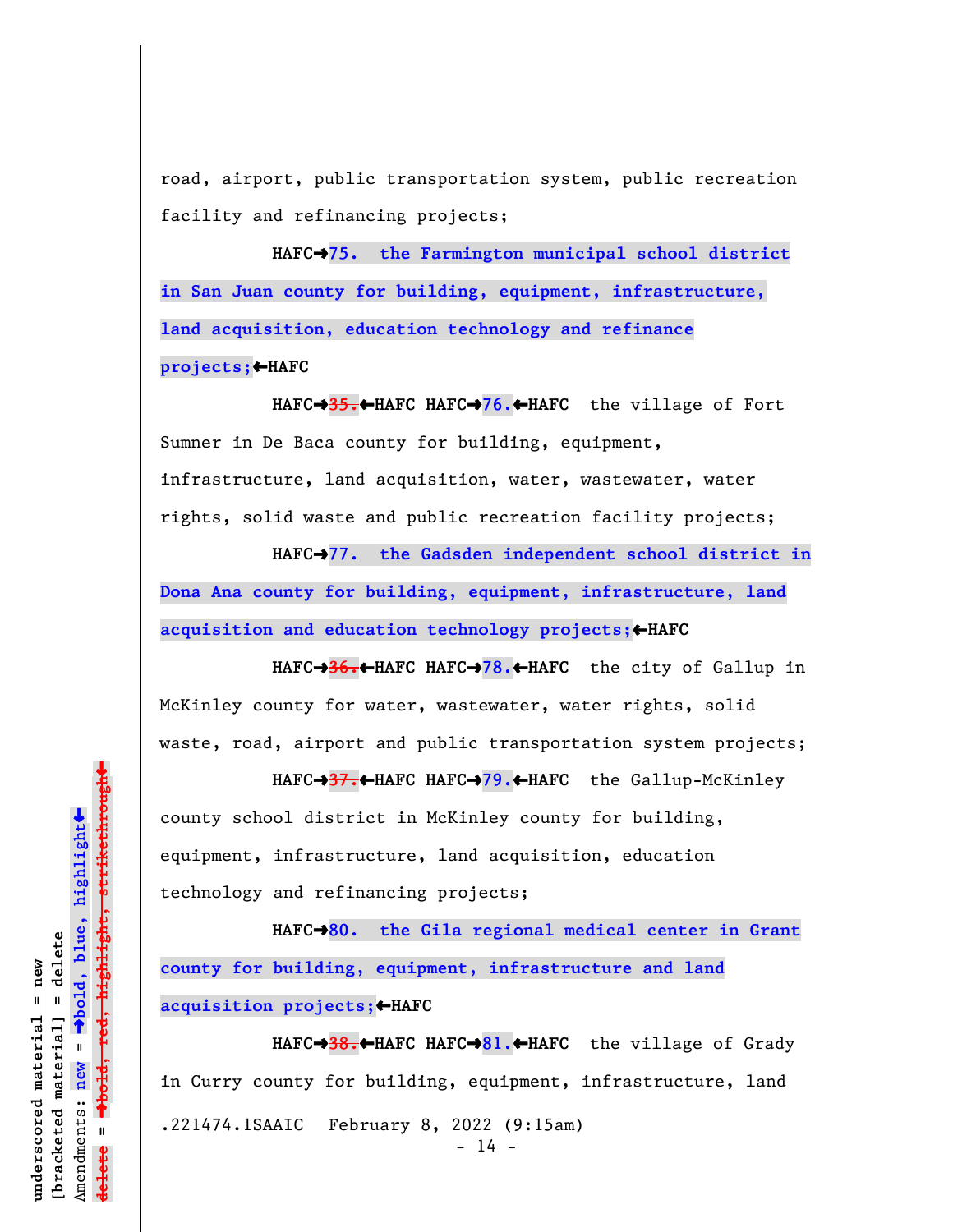acquisition, water, wastewater, water rights, solid waste and public recreation facility projects;

**HAFC**º**39.**»**HAFC HAFC**º**82.**»**HAFC** the Grady municipal school district in Curry county for building, equipment, infrastructure, education technology and land acquisition projects;

**HAFC**º**83. the city of Grants in Cibola county for building, equipment, infrastructure, land acquisition, water, wastewater, water rights, solid waste, road, airport, public transportation system, public recreation facility and refinance projects;**

**84. Grant county for building, equipment, infrastructure, land acquisition, water, wastewater, water rights, solid waste, road, airport, public transportation system, public recreation facility and refinance projects;**»**HAFC**

**HAFC**º**40.**»**HAFC HAFC**º**85.**»**HAFC** the board of regents of New Mexico state university for the Grants campus in Cibola county for building, equipment, infrastructure and land acquisition projects;

**HAFC**º**86. the town of Hagerman in Chaves county for water, wastewater, water rights, solid waste, road, airport and public transportation system projects;**

**87. Hidalgo county for building, equipment, infrastructure, land acquisition, road, airport, public transportation system and public recreation facility projects;** .221474.1SAAIC February 8, 2022 (9:15am)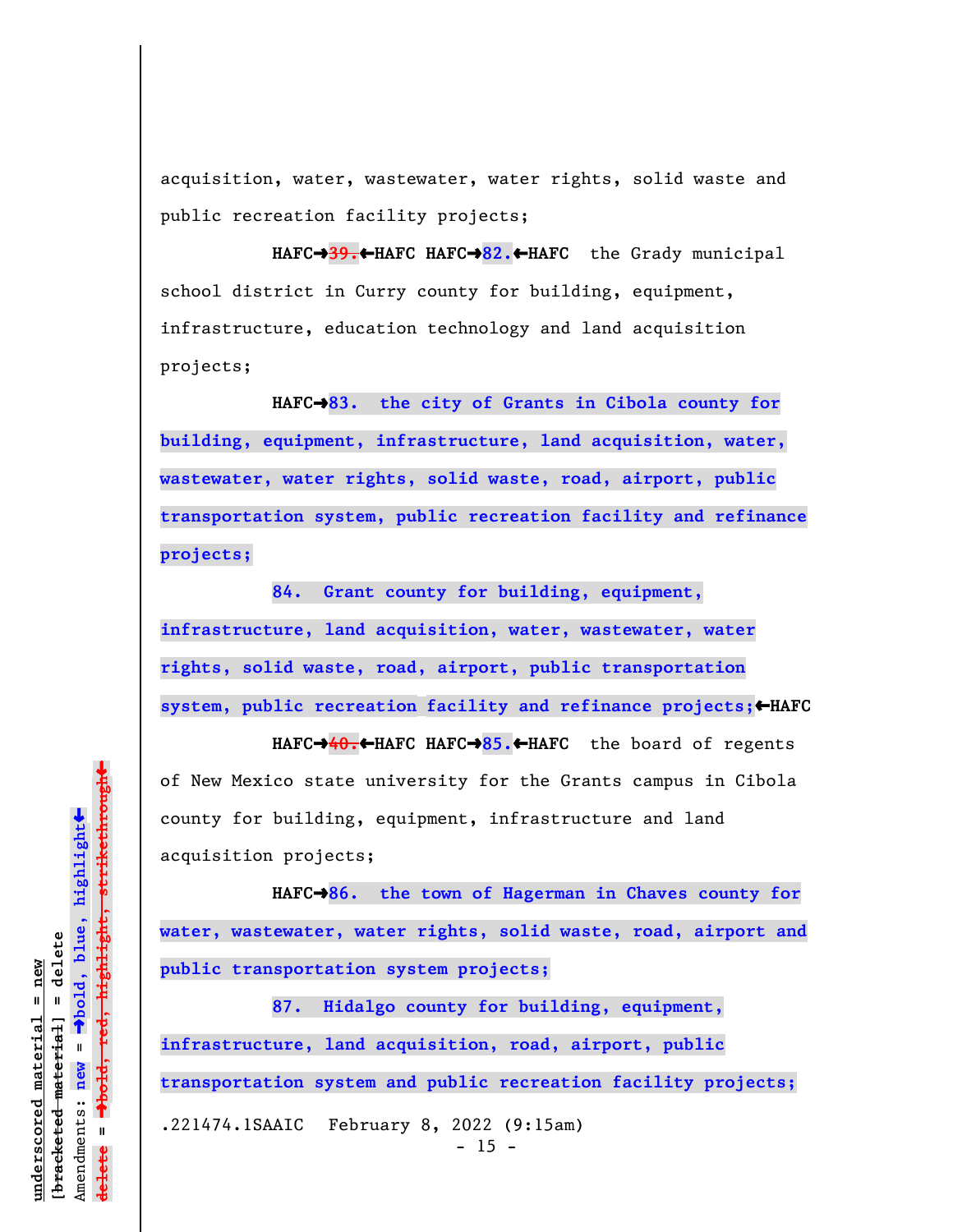**88. the city of Hobbs in Lea county for building, equipment, infrastructure and land acquisition projects;**

**89. the Hondo Valley public school district in Lincoln county for building, equipment, infrastructure, land acquisition, education technology, water, wastewater, water rights and solid waste projects;**

**90. the House municipal school district in Quay county for building, equipment, infrastructure, education technology and land acquisition projects;**»**HAFC**

**HAFC**º**41.**»**HAFC HAFC**º**91.**»**HAFC** the village of House in Quay county for building, equipment, infrastructure, land acquisition, water, wastewater, water rights, solid waste, road, airport and public transportation system projects;

HAFC<sup>+</sup>92. Indian Pueblos marketing, incorporated, in **Bernalillo county for building, equipment, infrastructure, land acquisition, water, wastewater, water rights, solid waste, road, airport, public transportation system, public recreation facility and refinance projects;**

**93. the Indian Pueblo cultural center in Bernalillo county for building, equipment, infrastructure, land acquisition, water, wastewater, water rights, solid waste, road, airport, public transportation system, public recreation facility and refinance projects;**

**94. Indian Pueblo marketing 3, incorporated,**

.221474.1SAAIC February 8, 2022 (9:15am)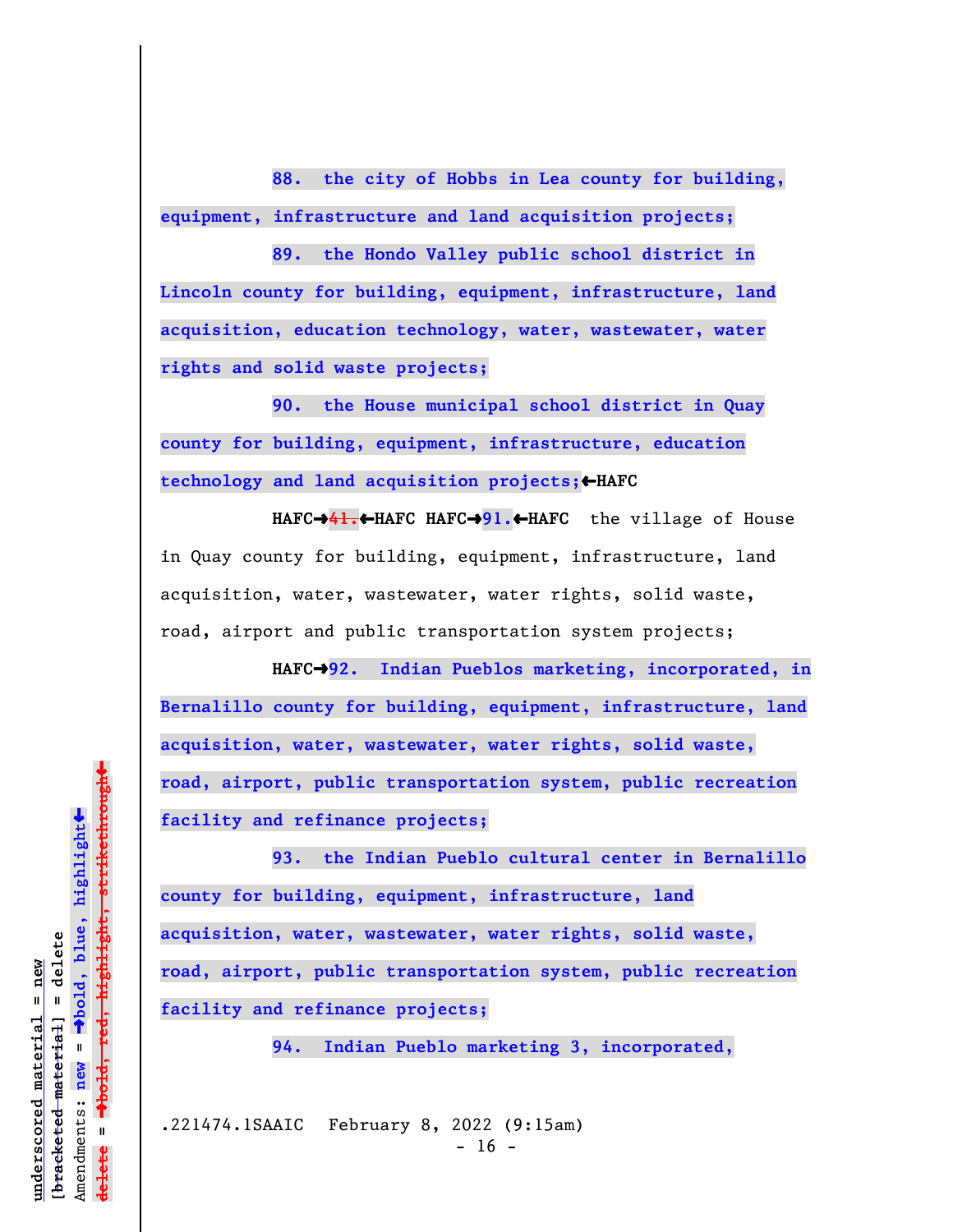**limited liability company, in Bernalillo county for building, equipment, infrastructure, land acquisition, water, wastewater, water rights, solid waste, road, airport, public transportation system, public recreation facility and refinance projects;**

**95. Indian Pueblo marketing 6, incorporated, limited liability company, in Bernalillo county for building, equipment, infrastructure, land acquisition, water, wastewater, water rights, solid waste, road, airport, public transportation system, public recreation facility and refinance projects;**

**96. the Jal public school district in Lea county for building, equipment, infrastructure, land acquisition, education technology, water, wastewater, water rights, solid waste, road, airport, public transportation system, public recreation facility and refinance projects;**»**HAFC**

**HAFC**º**42.**»**HAFC HAFC**º**97.**»**HAFC** the city of Jal in Lea county for water, wastewater, solid waste, water rights, road, airport, public transportation system and public recreation facility projects;

**HAFC**º**43.**»**HAFC HAFC**º**98.**»**HAFC** the Jemez Valley public school district in Sandoval county for building, equipment, infrastructure, education technology and land acquisition projects;

**HAFC**º**99. Kewa enterprises, incorporated, in Sandoval county for building, equipment, infrastructure, land acquisition, water, wastewater, water rights, solid waste,** .221474.1SAAIC February 8, 2022 (9:15am) - 17 -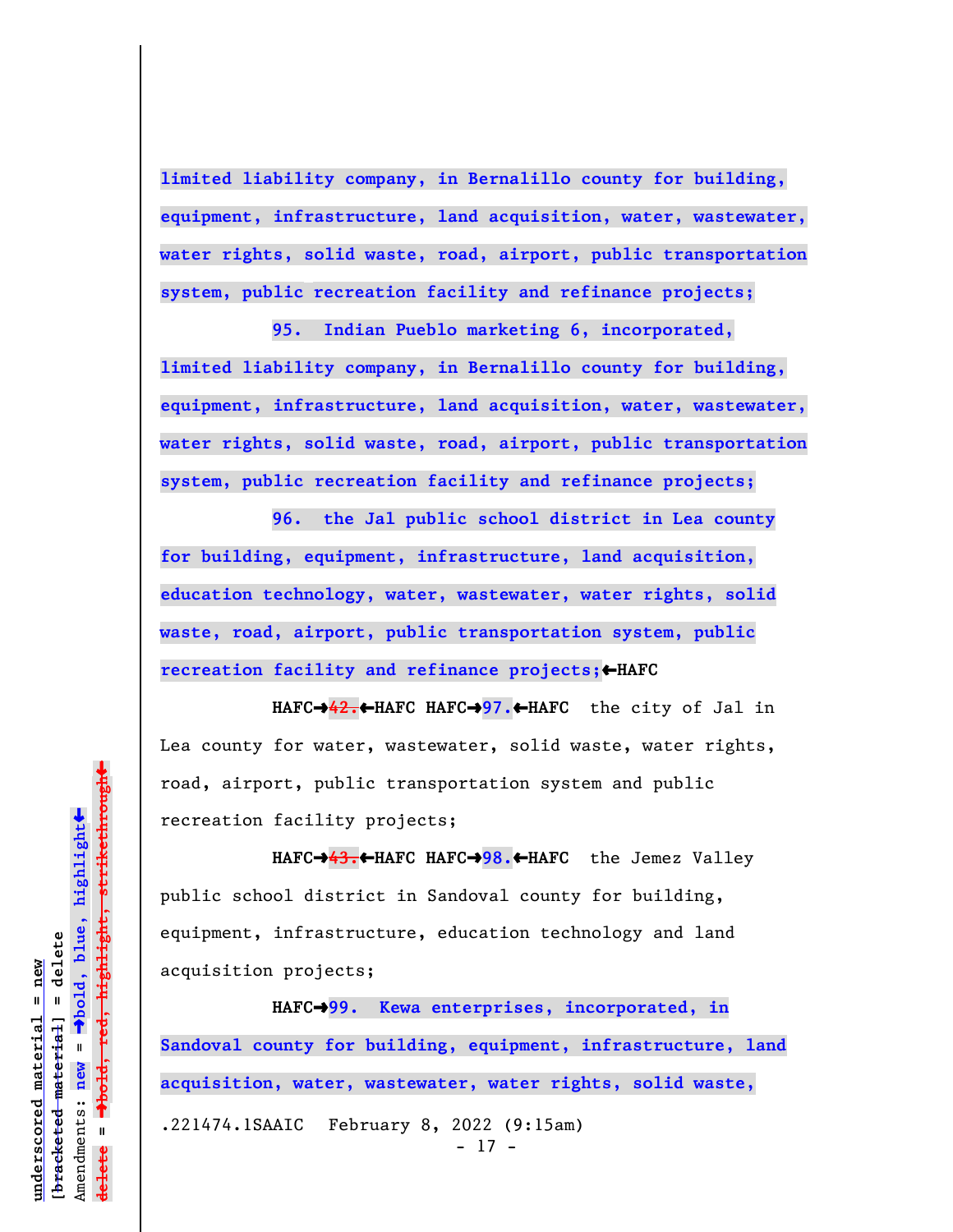**road, airport, public transportation system, public recreation facility and refinance projects;**

**100. Kewa gas, limited, in Sandoval county for building, equipment, infrastructure, land acquisition, water, wastewater, water rights, solid waste, road, airport, public transportation system, public recreation facility and refinance projects;**

**101. the Kewa Pueblo health corporation in Sandoval county for building, equipment, infrastructure, land acquisition, water, wastewater, water rights, solid waste, road, airport, public transportation system, public recreation facility and refinance projects;**

**102. the Laguna healthcare corporation in Cibola county for building, equipment, infrastructure, land acquisition, water, wastewater, water rights, solid waste, road, airport, public transportation system, public recreation facility and refinance projects;**

**103. the Laguna development corporation in Cibola county for building, equipment, infrastructure, land acquisition, water, wastewater, water rights, solid waste, road, airport, public transportation system, public recreation facility and refinance projects;**

**104. the Laguna economic advancement, limited liability corporation, in Cibola county for building,**

.221474.1SAAIC February 8, 2022 (9:15am) - 18 -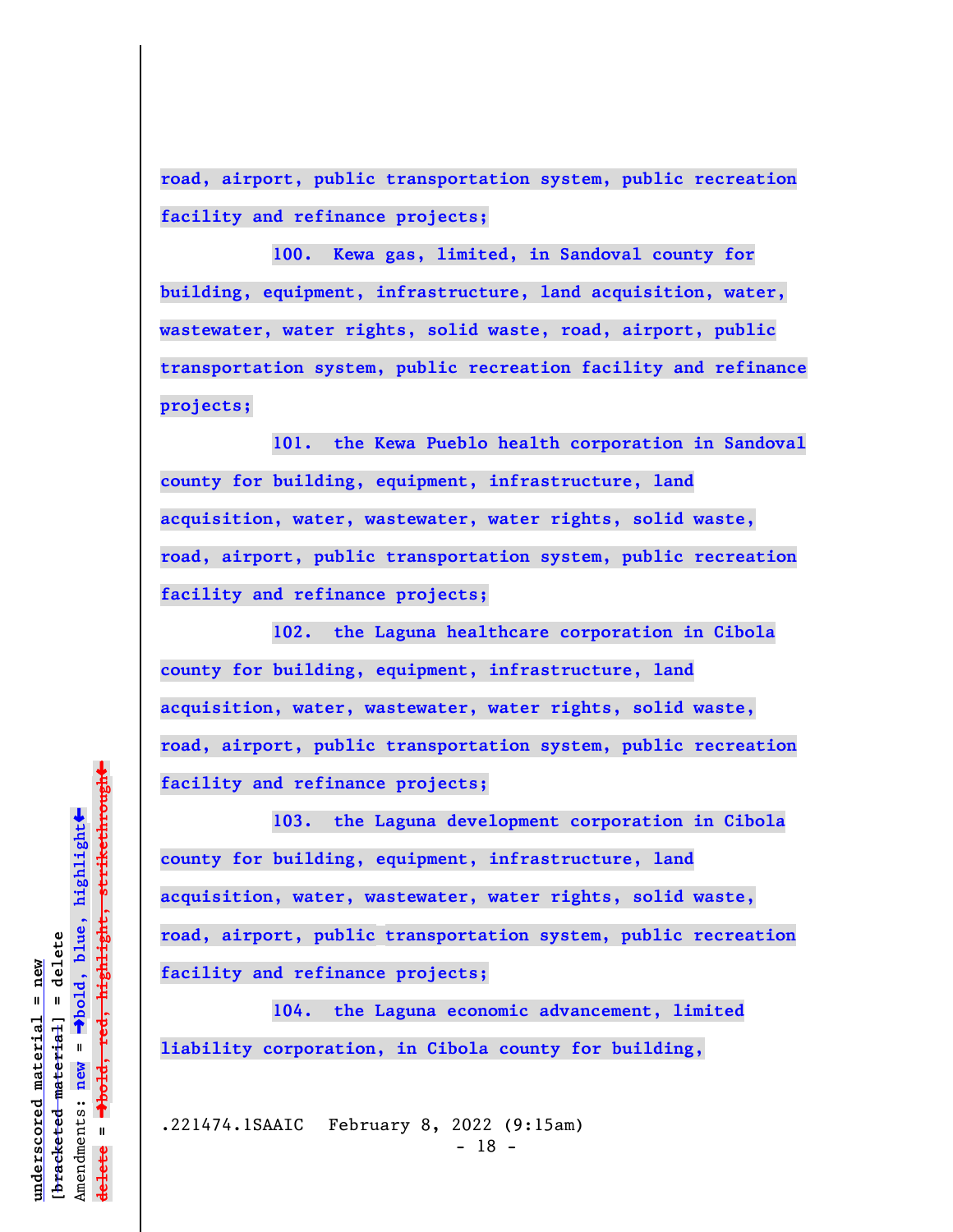**equipment, infrastructure, land acquisition, water, wastewater, water rights, solid waste, road, airport, public transportation** system, public recreation facility and refinance projects;  $\leftarrow$  HAFC

**HAFC**º**44.**»**HAFC HAFC**º**105.**»**HAFC** the Las Vegas city public school district in San Miguel county for building, equipment, infrastructure, education technology, land acquisition, refinancing, recreation facility and school-based health center improvement projects;

**HAFC**º**45.**»**HAFC HAFC**º**106.**»**HAFC** La Union mutual domestic sewer and water association in Dona Ana county for water, wastewater, water rights and solid waste projects;

HAFC<sup>+</sup>107. the village of Logan in Quay county for **building, equipment, infrastructure, land acquisition, water, wastewater, water rights, solid waste, road, airport, public transportation system and public recreation facility projects;**

**108. the city of Lordsburg in Hidalgo county for building, equipment, infrastructure, land acquisition, water, wastewater, water rights, solid waste, road, airport, public transportation system and public recreation facility projects;**»**HAFC**

**HAFC**º**46.**»**HAFC HAFC**º**109.**»**HAFC** the Lordsburg municipal school district in Hidalgo county for building, equipment, infrastructure, land acquisition and education technology projects;

**HAFC**º**47.**»**HAFC HAFC**º**110.**»**HAFC** Los Alamos county .221474.1SAAIC February 8, 2022 (9:15am) - 19 -

 $\ddag$ º**bold, red, highlight, strikethrough**  $\ddot{\bullet}$ º**bold, blue, highlight**  $b$ racketed material] = delete **[bracketed material] = delete** inderscored material = new **underscored material = new** Amendments: new = Amendments: **new** =  $\mathbf{I}$ **delete =** lelete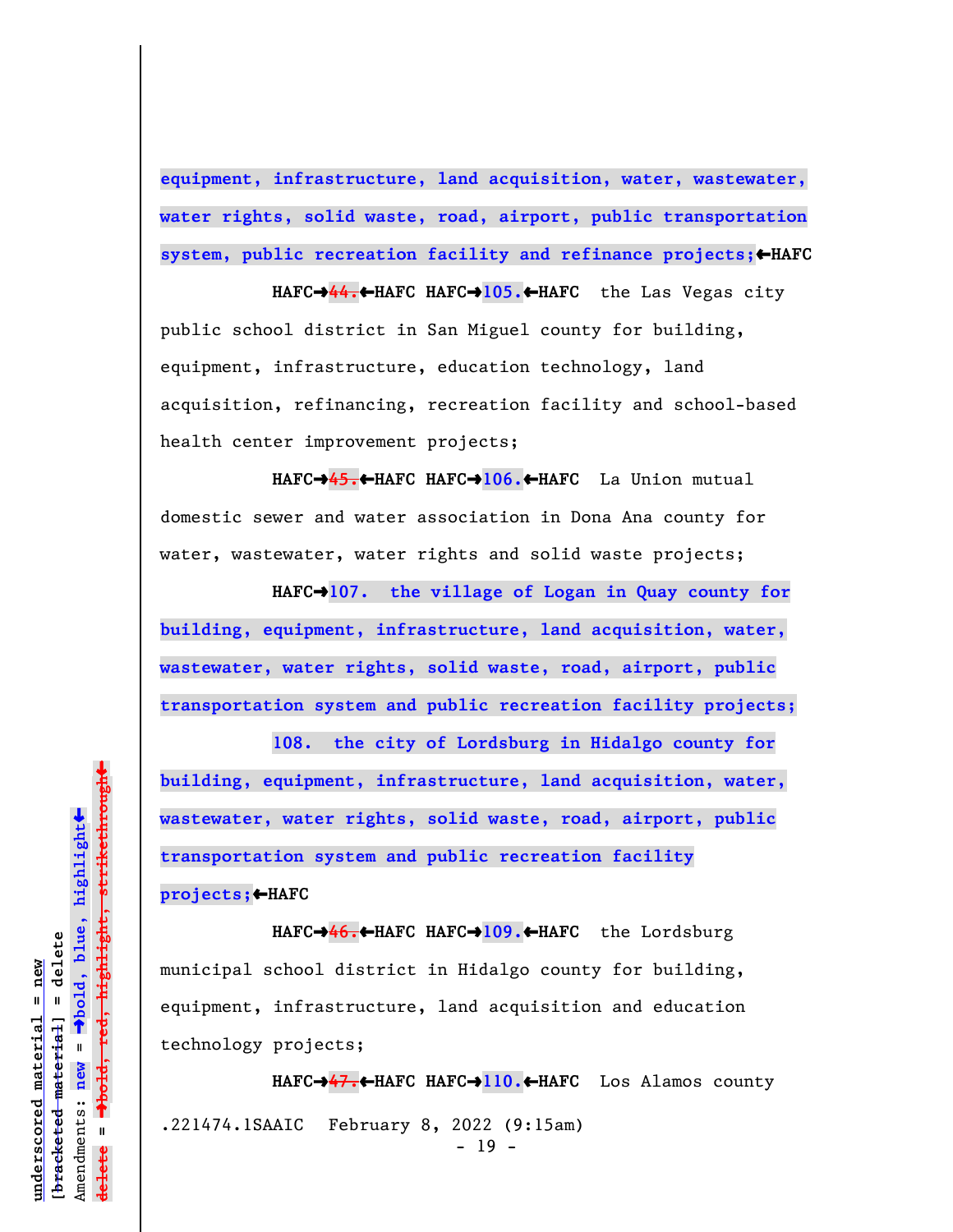for building, equipment, infrastructure, land acquisition, water, wastewater, water rights, solid waste, road, airport, public transportation system, public recreation facility, broadband infrastructure and economic development projects;

**HAFC**º**48.**»**HAFC HAFC**º**111.**»**HAFC** the Los Lunas public school district in Valencia county for building, equipment, infrastructure, education technology, land acquisition and public recreation facility projects;

**HAFC**º**112. the village of Los Lunas in Valencia county for water, wastewater, water rights, solid waste, road, airport and public transportation system projects;**

**113. the village of Los Ranchos de Albuquerque in Bernalillo county for building, equipment, infrastructure and land acquisition projects;**

**114. the Loving municipal school district in Eddy county for building, equipment, infrastructure, education technology and land acquisition projects;**»**HAFC**

**HAFC**º**49.**»**HAFC HAFC**º**115.**»**HAFC** the Lovington municipal school district in Lea county for building, equipment, infrastructure, education technology, land acquisition, refinancing and public recreation facility projects;

**HAFC**º**50.**»**HAFC HAFC**º**116.**»**HAFC** Luna county for building, equipment, infrastructure, land acquisition, water, wastewater, water rights and solid waste projects; .221474.1SAAIC February 8, 2022 (9:15am)  $- 20 -$ 

 $\ddot{\bullet}$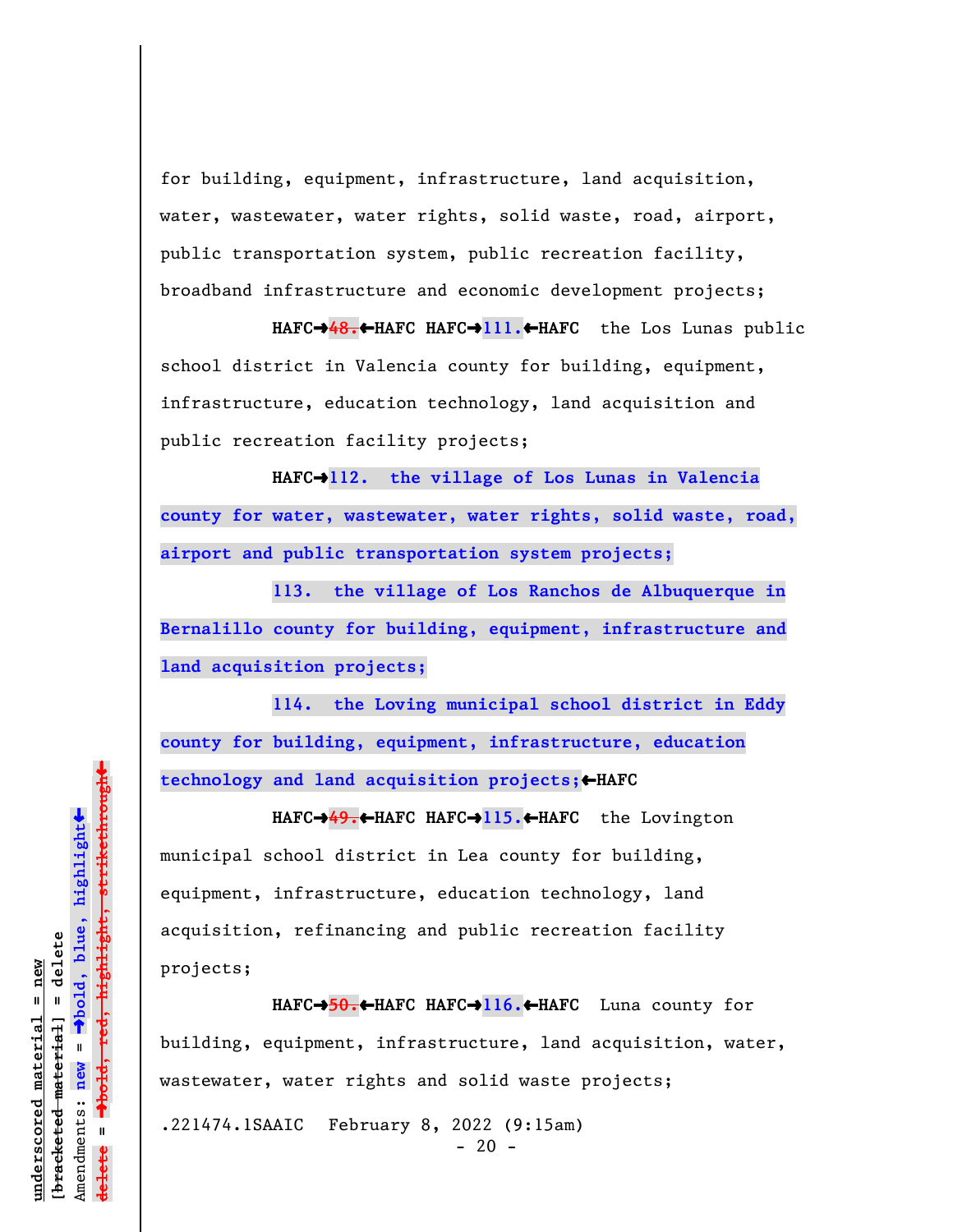**HAFC**º**117. the Magdalena municipal school district in Socorro county for building, equipment, infrastructure, education technology, land acquisition, water, wastewater, water rights, solid waste, road, airport, public transportation system, public recreation facility and refinance projects;**

**118. McKinley county for building, equipment, infrastructure, land acquisition, water, wastewater, water** rights and solid waste projects; **+HAFC** 

**HAFC**º**51.**»**HAFC HAFC**º**119.**»**HAFC** the Media Arts Collaborative charter school in Bernalillo county for building, equipment, infrastructure, land acquisition, education technology and refinancing projects;

HAFC $\rightarrow$ 120. the Melrose public school district in **Curry county for building, equipment, infrastructure, land acquisition and education technology projects;**»**HAFC**

**HAFC**º**52.**»**HAFC HAFC**º**121.**»**HAFC** the Mesa Vista consolidated school district in Rio Arriba county for building, equipment, infrastructure, education technology and land acquisition projects;

**HAFC**º**122. the town of Mesilla in Dona Ana county for building, equipment, infrastructure and land acquisition projects;**»**HAFC**

**HAFC**º**53.**»**HAFC HAFC**º**123.**»**HAFC** the middle Rio Grande conservancy district in Bernalillo county for building, equipment, infrastructure and land acquisition projects; .221474.1SAAIC February 8, 2022 (9:15am) - 21 -

 $\ddag$ º**bold, red, highlight, strikethrough**  $\ddot{\bullet}$ º**bold, blue, highlight**  $b$ racketed material] = delete **[bracketed material] = delete** inderscored material = new **underscored material = new** Amendments: new = Amendments: **new** =  $\mathbf{I}$ **delete =** lelete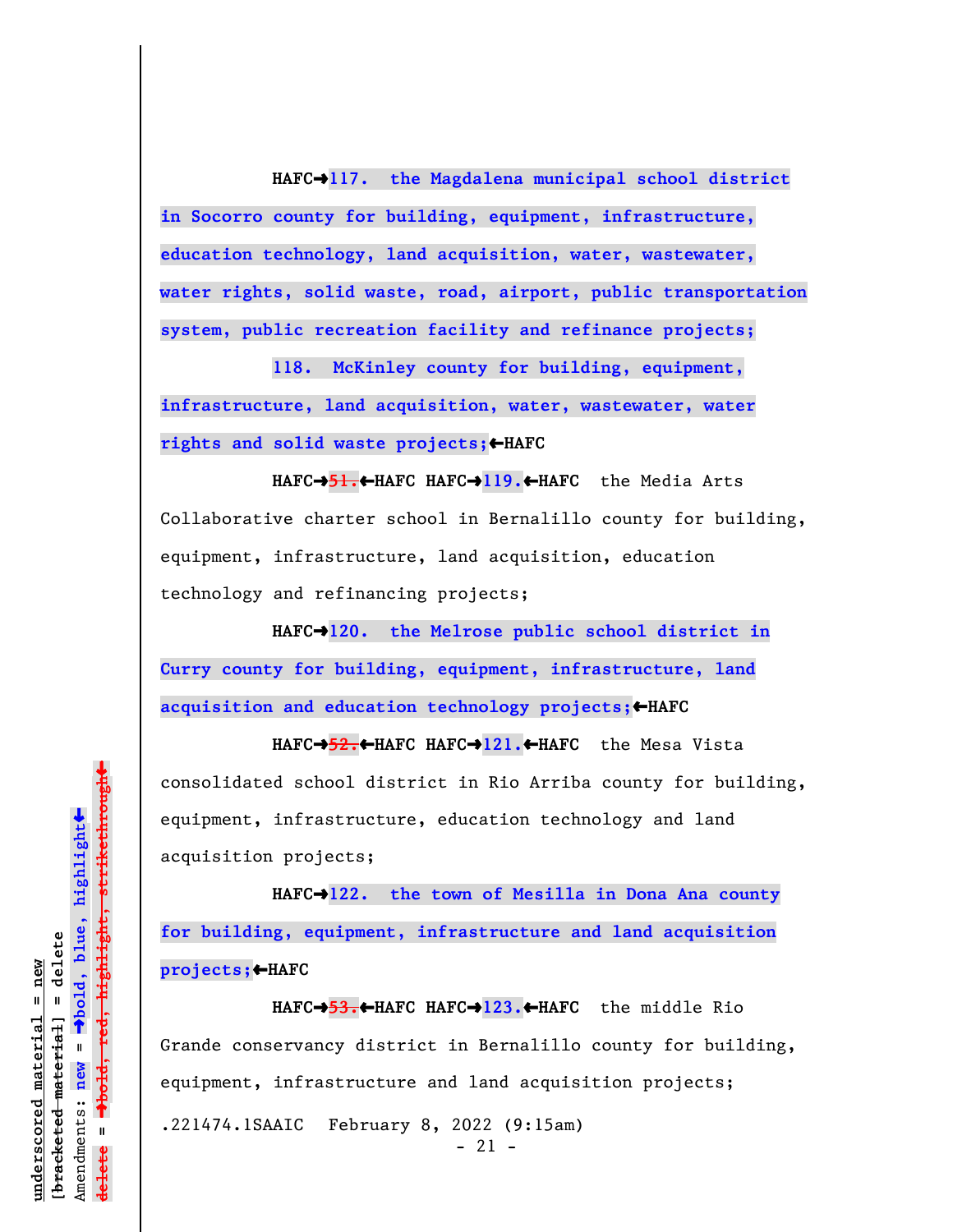**HAFC**º**54.**»**HAFC HAFC**º**124.**»**HAFC** the village of Milan in Cibola county for building, equipment, infrastructure, land acquisition, water, wastewater, water rights, solid waste, road, airport, public transportation system and public recreation facility projects;

HAFC<sup>+</sup>125. the Moriarty-Edgewood school district in **Torrance county for building, equipment, infrastructure, land acquisition and education technology projects;**»**HAFC**

**HAFC**º**55.**»**HAFC HAFC**º**126.**»**HAFC** the city of Moriarty in Torrance county for building, equipment, infrastructure, land acquisition, water, wastewater, water rights, solid waste, road, airport, public transportation system, refinancing and public recreation facility projects;

**HAFC**º**56.**»**HAFC HAFC**º**127.**»**HAFC** the town of Mountainair in Torrance county for water, wastewater, water rights, solid waste, road, airport and public transportation system projects;

HAFC<sup>+</sup>128. the Nambe Pueblo development corporation **in Santa Fe county for building, equipment, infrastructure, land acquisition, water, wastewater, water rights, solid waste, road, airport, public transportation system, public recreation facility and refinance projects;**

**129. the Navajo tribal utility authority in San Juan county for building, equipment, infrastructure and land acquisition projects;**»**HAFC**

.221474.1SAAIC February 8, 2022 (9:15am)  $- 22 -$ 

 $\ddag$ º**bold, red, highlight, strikethrough**  $\ddot{\bullet}$ º**bold, blue, highlight** bracketed material] = delete **[bracketed material] = delete** inderscored material = new **underscored material = new** Amendments: new = Amendments: **new** =  $\mathbf{I}$ **delete =** lelete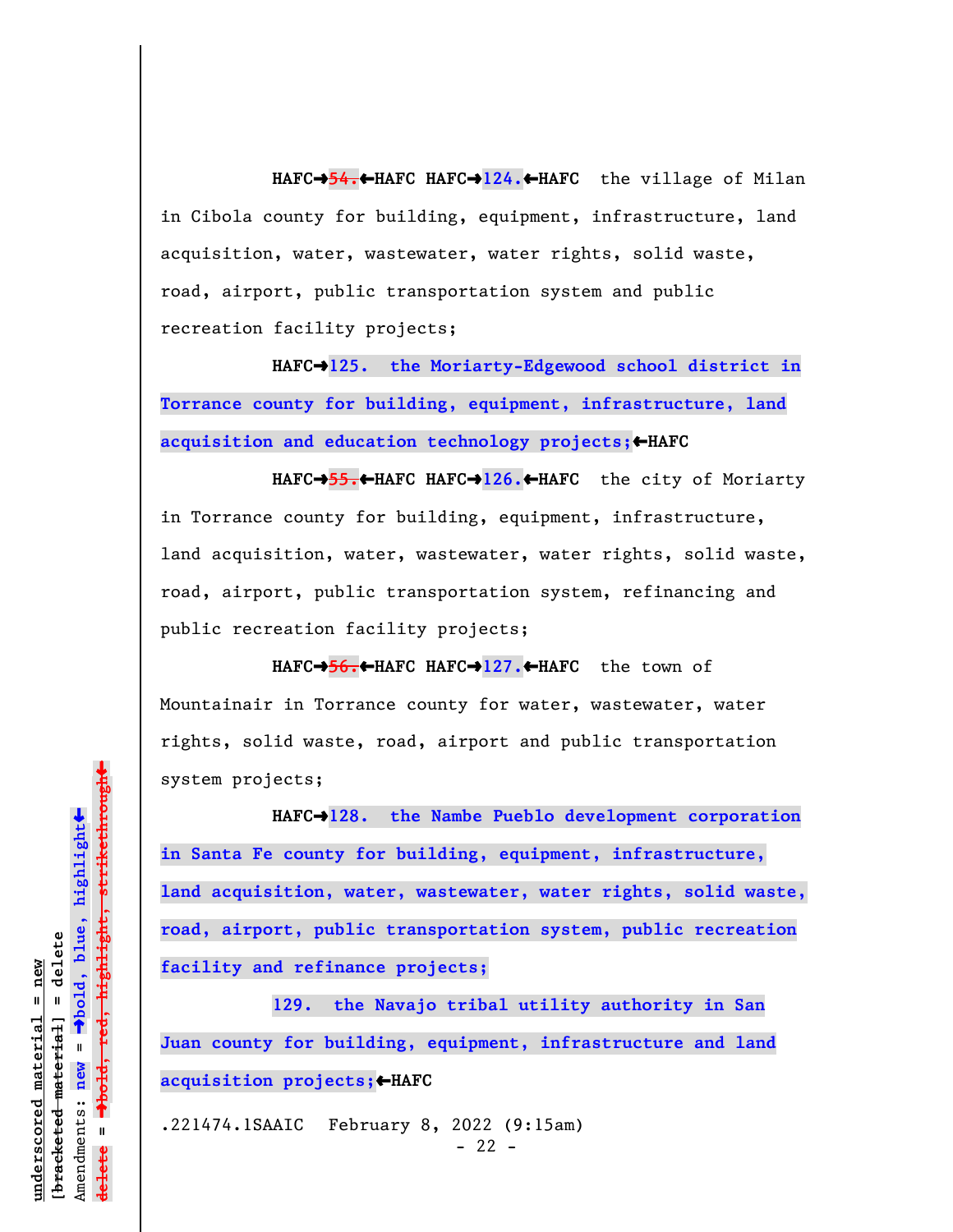**HAFC**º**57.**»**HAFC HAFC**º**130.**»**HAFC** the board of regents of the New Mexico military institute in Chaves county for building, equipment, infrastructure and land acquisition projects;

**HAFC**º**58.**»**HAFC HAFC**º**131.**»**HAFC** the board of regents of New Mexico state university in Dona Ana county for the arrowhead center for building, equipment, infrastructure, land acquisition, water, wastewater, water rights, solid waste, road, airport, public transportation system and public recreation facility projects;

**HAFC**º**59.**»**HAFC HAFC**º**132.**»**HAFC** the board of regents of New Mexico state university in Dona Ana county for building, equipment, infrastructure, land acquisition, refinancing and recreation facility projects;

**HAFC**º**133. the board of regents of northern New Mexico state school in Rio Arriba county for building, equipment, infrastructure and land acquisition projects;**»**HAFC**

**HAFC**º**60.**»**HAFC HAFC**º**134.**»**HAFC** the north central regional transit district in Santa Fe, Rio Arriba, Los Alamos and Taos counties for building, equipment, infrastructure, land acquisition and public transportation system projects;

**HAFC**º**61.**»**HAFC HAFC**º**135.**»**HAFC** the northwest New Mexico regional solid waste authority in Cibola and McKinley counties for building, equipment, infrastructure and land acquisition projects;

.221474.1SAAIC February 8, 2022 (9:15am)  $- 23 -$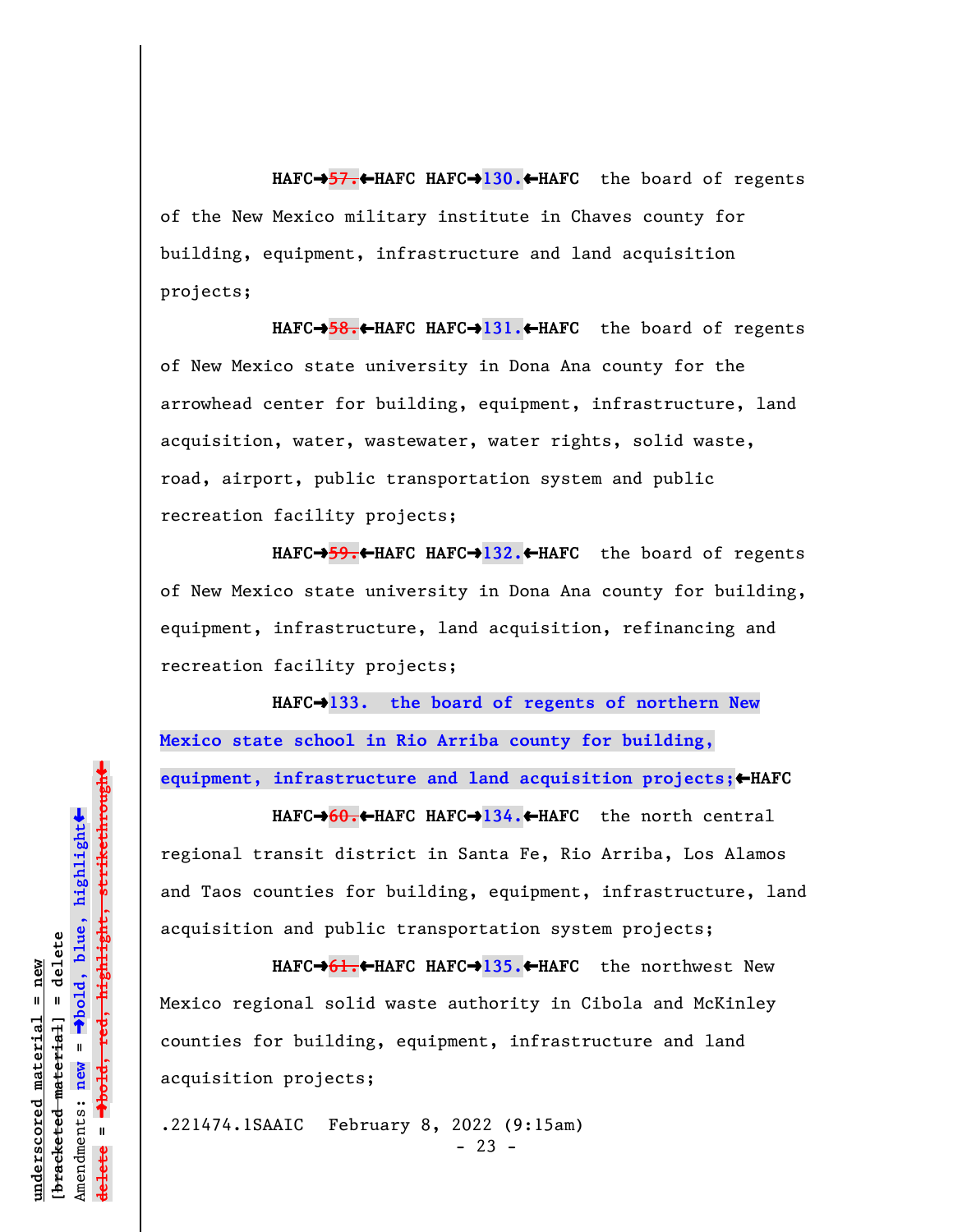**HAFC**º**62.**»**HAFC HAFC**º**136.**»**HAFC** the Pojoaque Valley public school district in Santa Fe county for building, equipment, infrastructure, education technology, land acquisition and public recreation facility projects;

**HAFC**º**63.**»**HAFC HAFC**º**137.**»**HAFC** the city of Portales in Roosevelt county for building, equipment, infrastructure, land acquisition, water, wastewater, water rights, solid waste, road, airport, public transportation system and public recreation facility projects;

**HAFC**º**64.**»**HAFC HAFC**º**138.**»**HAFC** the Portales municipal school district in Roosevelt county for building, equipment, infrastructure, education technology and land acquisition projects;

**HAFC**º**65.**»**HAFC HAFC**º**139.**»**HAFC** the Pueblo of Santa Ana in Sandoval county for building, equipment, infrastructure, land acquisition, water, wastewater, water rights and solid waste projects;

**HAFC**º**66.**»**HAFC HAFC**º**140.**»**HAFC** Quay county for building, equipment, infrastructure and land acquisition projects;

**HAFC**º**67.**»**HAFC HAFC**º**141.**»**HAFC** the Quemado independent school district in Catron county for building, equipment, infrastructure, education technology, land acquisition and public recreation facility projects;

**HAFC**º**142. the village of Questa in Taos county for**

.221474.1SAAIC February 8, 2022 (9:15am)  $- 24 -$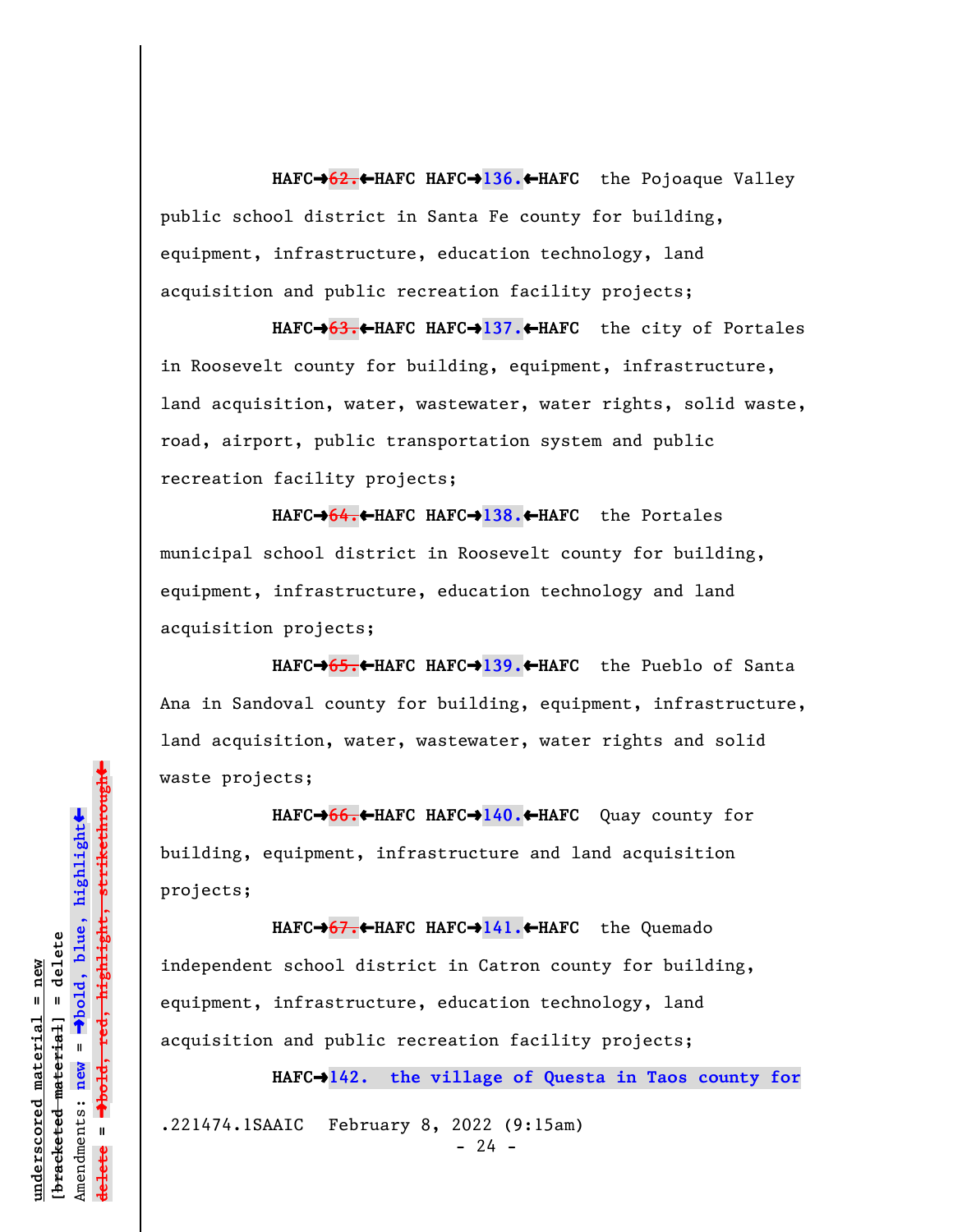**building, equipment, infrastructure, land acquisition, water, wastewater, water rights, solid waste, road, airport, public transportation system, public recreation facility and refinance projects;**»**HAFC**

**HAFC**º**68.**»**HAFC HAFC**º**143.**»**HAFC** the Questa independent school district in Taos county for building, equipment, infrastructure, education technology and land acquisition projects;

**HAFC**º**69.**»**HAFC HAFC**º**144.**»**HAFC** the city of Raton in Colfax county for building, equipment, infrastructure, land acquisition, water, wastewater, water rights, solid waste, road, airport and public transportation system projects;

**HAFC**º**145. the Raton public school district in Colfax county for building, equipment, infrastructure, education technology, land acquisition, water, wastewater, water rights, solid waste, road, airport, public transportation** system, public recreation facility and refinance projects; <AHAFC

**HAFC**º**70.**»**HAFC HAFC**º**146.**»**HAFC** Rio Arriba county for building, equipment, infrastructure, land acquisition, water, wastewater, water rights, solid waste, road, airport, public transportation system, refinancing and public recreation facility projects;

**HAFC**º**147. the Rio Rancho public school district in Sandoval county for building, equipment, infrastructure, education technology, land acquisition and refinance** .221474.1SAAIC February 8, 2022 (9:15am)  $- 25 -$ 

 $\ddot{\bullet}$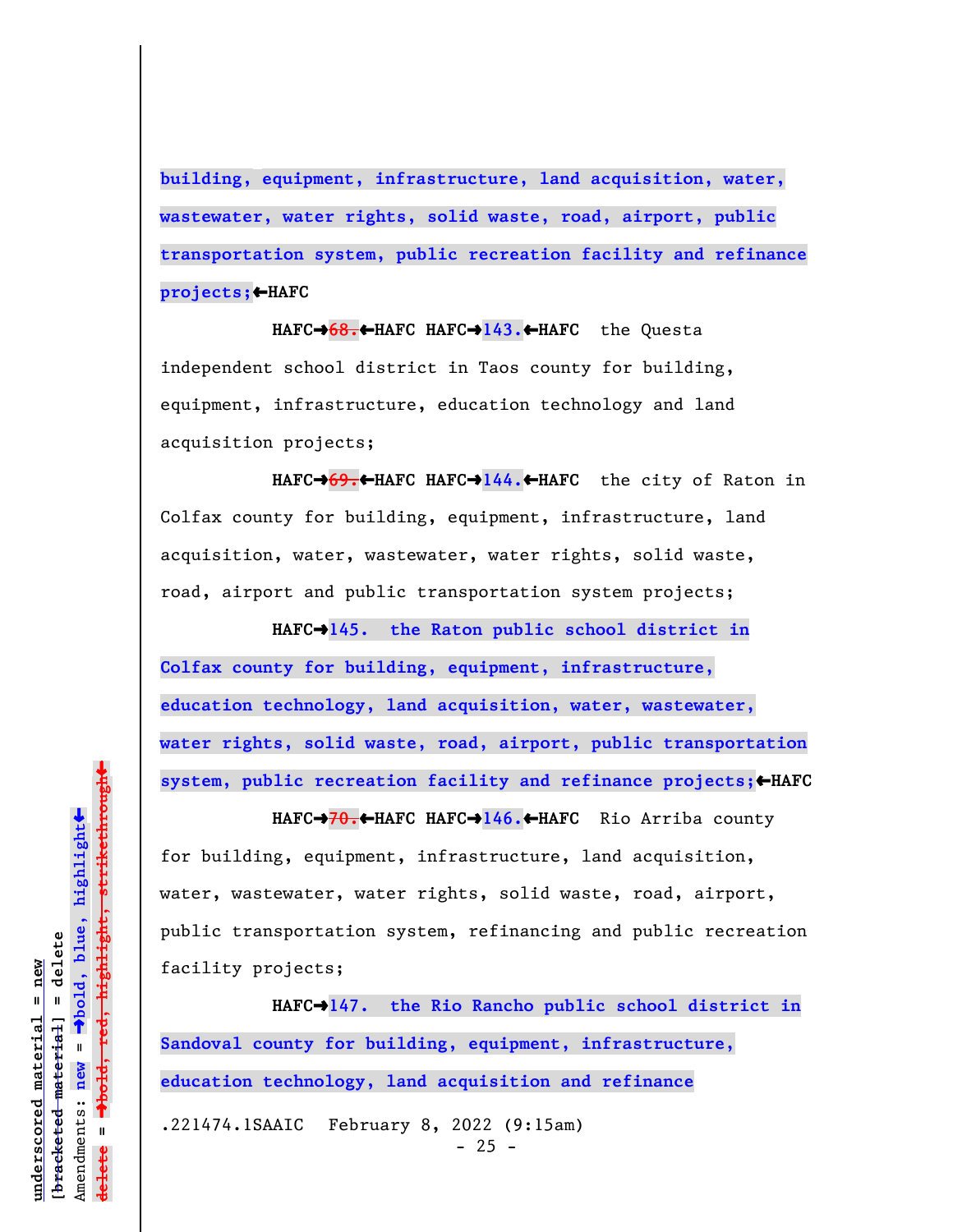## **projects;**»**HAFC**

**HAFC**º**71.**»**HAFC HAFC**º**148.**»**HAFC** Roosevelt county for building, equipment, infrastructure, land acquisition, road, airport, public transportation system and public recreation facility projects;

**HAFC**º**72.**»**HAFC HAFC**º**149.**»**HAFC** the Roswell independent school district in Chaves county for building, equipment, infrastructure, education technology, land acquisition, water, wastewater, water rights, solid waste, road, airport, school transportation system, refinancing and public recreation facility projects;

**HAFC**º**150. the city of Ruidoso Downs in Lincoln county for building, equipment, infrastructure, land acquisition, water, wastewater, water rights, solid waste, road, airport, public transportation system and public recreation facility projects;**

**151. the village of Ruidoso in Lincoln county for building, equipment, infrastructure, education technology, land acquisition, water, wastewater, water rights, solid waste, road, airport, public transportation system, public recreation** facility and refinance projects; **+HAFC** 

**HAFC**º**73.**»**HAFC HAFC**º**152.**»**HAFC** the Ruidoso municipal school district in Lincoln county for building, equipment, infrastructure, education technology, land acquisition, water, wastewater, water rights, solid waste, .221474.1SAAIC February 8, 2022 (9:15am)  $- 26 -$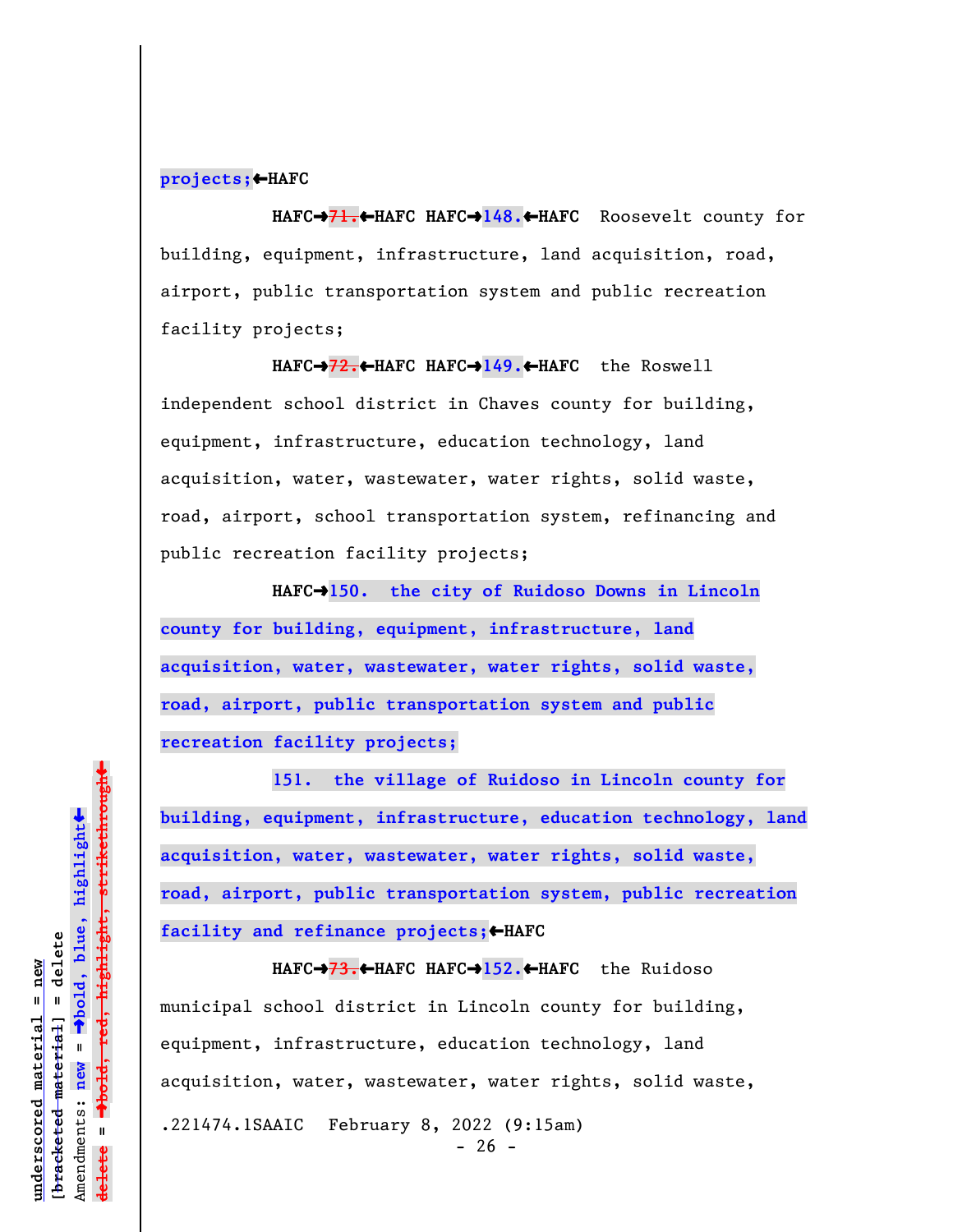road, public transportation system, public recreation facility and refinancing projects;

HAFC<sup>+</sup>153. Sandoval county for building, equipment, **infrastructure, land acquisition, water, wastewater, water rights, solid waste, road, airport, public transportation system, public recreation facility and refinance projects;**»**HAFC**

**HAFC**º**74.**»**HAFC HAFC**º**154.**»**HAFC** the San Jon municipal school district in Quay county for building, equipment, infrastructure, education technology and land acquisition projects;

**HAFC**º**75.**»**HAFC HAFC**º**155.**»**HAFC** the San Juan regional medical center in San Juan county for building, equipment, infrastructure and land acquisition projects;

**HAFC**º**76.**»**HAFC HAFC**º**156.**»**HAFC** San Miguel county for building, equipment, infrastructure, land acquisition, water, wastewater, water rights, solid waste, road, airport, public transportation system, public recreation facility and refinancing projects;

**HAFC**º**77.**»**HAFC HAFC**º**157.**»**HAFC** the Santa Ana hospitality corporation, a wholly owned enterprise of the Pueblo of Santa Ana, in Sandoval county for building, equipment, infrastructure, recreation and land acquisition projects;

**HAFC**º**158. the village of Santa Clara in Grant county for building, equipment, infrastructure, land** .221474.1SAAIC February 8, 2022 (9:15am)

- 27 -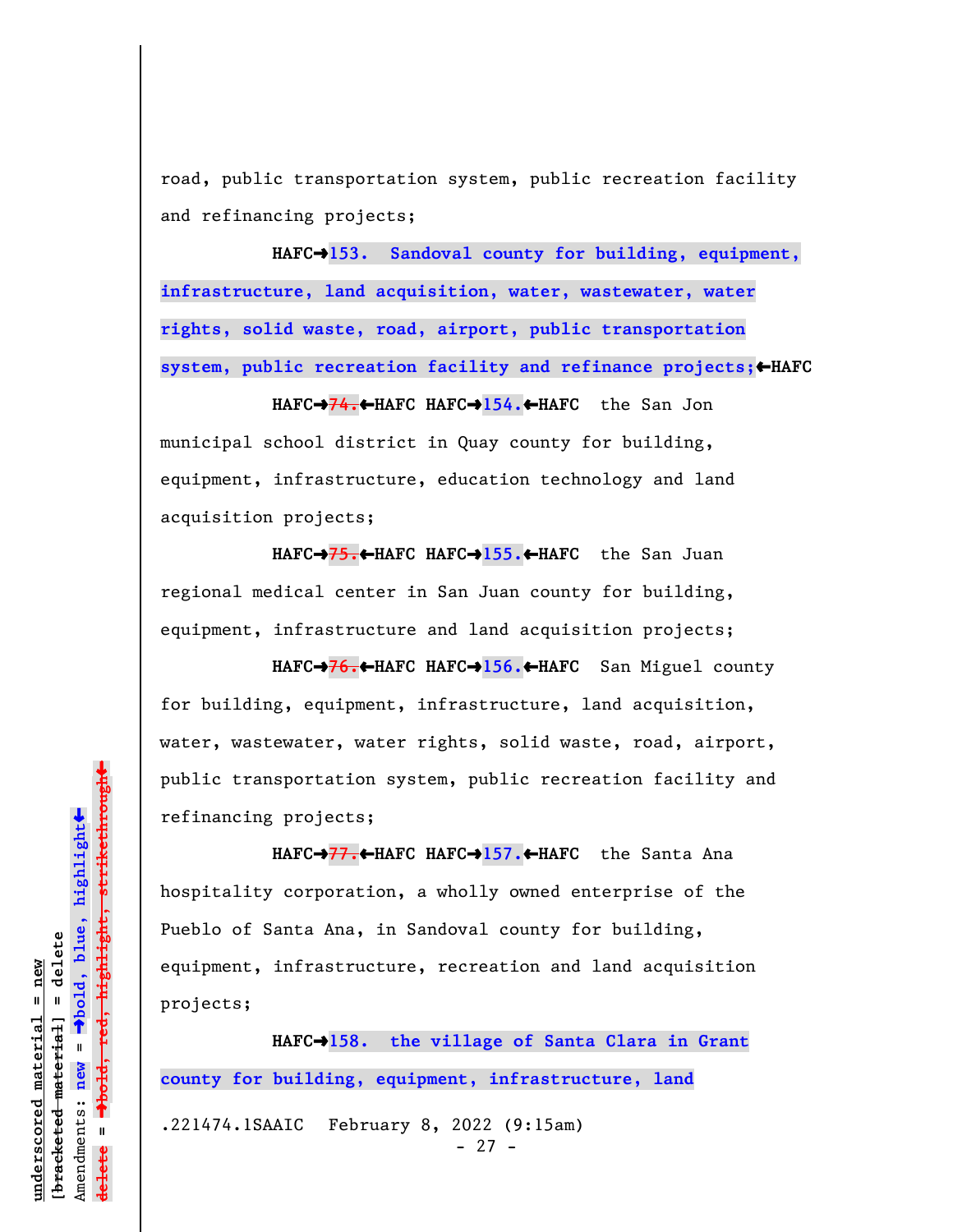**acquisition, water, wastewater, water rights, solid waste, road, airport, public transportation system, public recreation facility and refinance projects;**

**159. Santa Fe county for building, equipment, infrastructure, land acquisition, water, wastewater, water rights, solid waste, road, airport, public transportation system and public recreation facility projects;**

**160. the city of Santa Fe water division in Santa Fe county for water, wastewater, water rights and solid waste projects;**

**161. the governing board of Santa Fe community college in Santa Fe county for building, equipment, infrastructure, land acquisition, water, wastewater, water rights, solid waste, road, airport, public transportation system, public recreation facility and refinance projects;**

**162. the Pueblo of Santo Domingo in Sandoval county for building, equipment, infrastructure, land acquisition, water, wastewater, water rights, solid waste, road, airport, public transportation system, public recreation facility and refinance projects;**

**163. the Santo Domingo tribal housing authority in Sandoval county for building, equipment, infrastructure, land acquisition, water, wastewater, water rights, solid waste, road, airport, public transportation system, public recreation**

.221474.1SAAIC February 8, 2022 (9:15am) - 28 -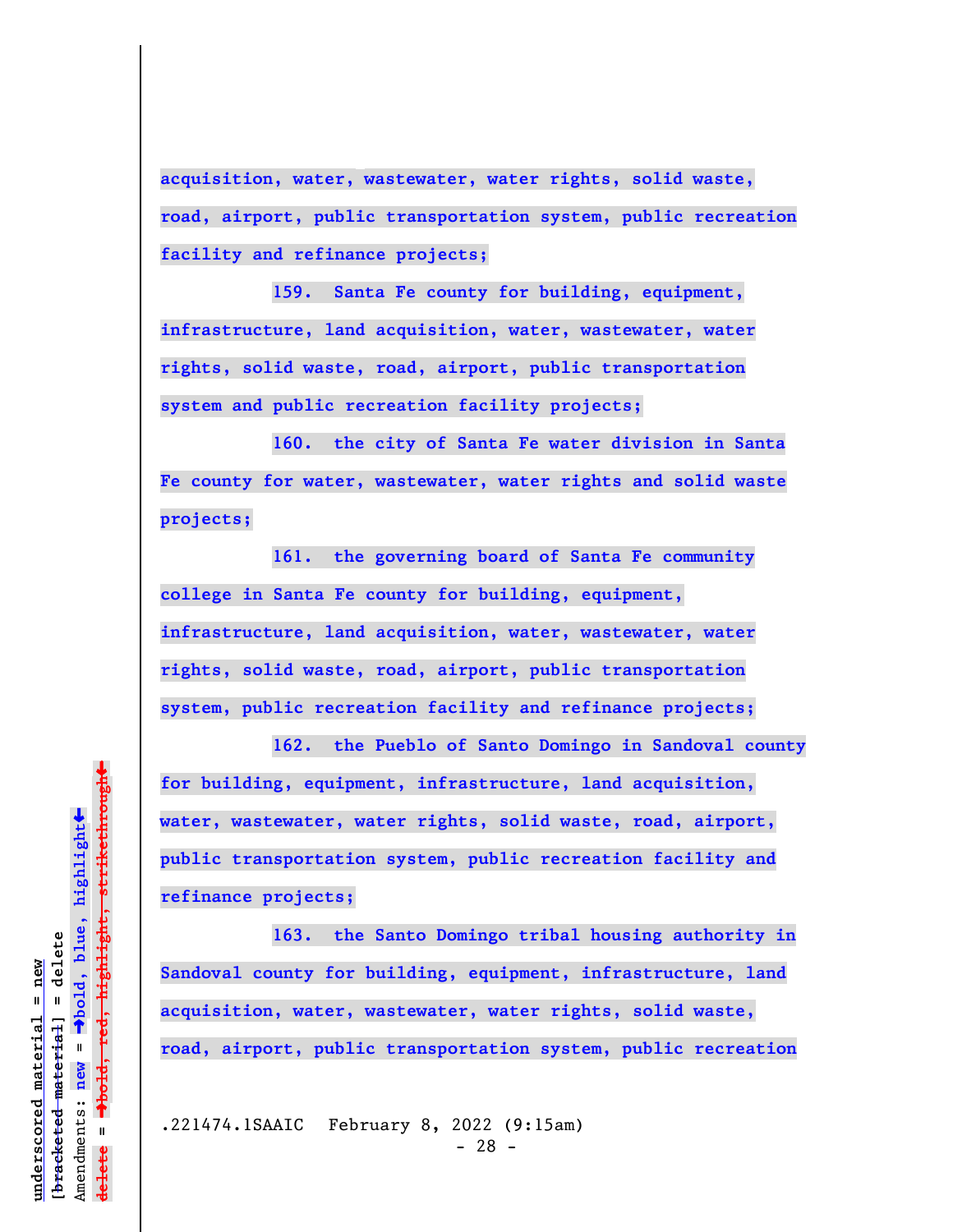**facility and refinance projects;**»**HAFC**

**HAFC**º**78.**»**HAFC HAFC**º**164.**»**HAFC** the village of San Ysidro in Sandoval county for building, equipment, infrastructure, land acquisition, water, wastewater, water rights, solid waste, road, airport, public transportation system and public recreation facility projects;

HAFC<sup>+</sup>165. the town of Silver City in Grant county **for building, equipment, infrastructure, land acquisition, water, wastewater, water rights, solid waste, road, airport, public transportation system, public recreation facility and refinance projects; ←HAFC** 

**HAFC**º**79.**»**HAFC HAFC**º**166.**»**HAFC** the Socorro consolidated school district in Socorro county for building, equipment, infrastructure, education technology and land acquisition projects;

**HAFC**º**80.**»**HAFC HAFC**º**167.**»**HAFC** Socorro county for building, equipment, infrastructure, land acquisition, water, wastewater, water rights, solid waste, road, airport, public transportation system and energy efficiency projects;

**HAFC**º**81.**»**HAFC HAFC**º**168.**»**HAFC** the south central solid waste authority in Dona Ana county for building, equipment, infrastructure, land acquisition, water, wastewater, water rights and solid waste projects;

HAFC<sup>+</sup>169. the southwest solid waste authority in **Grant county for building, equipment, infrastructure, water, wastewater, water rights and solid waste projects;** 

.221474.1SAAIC February 8, 2022 (9:15am) - 29 -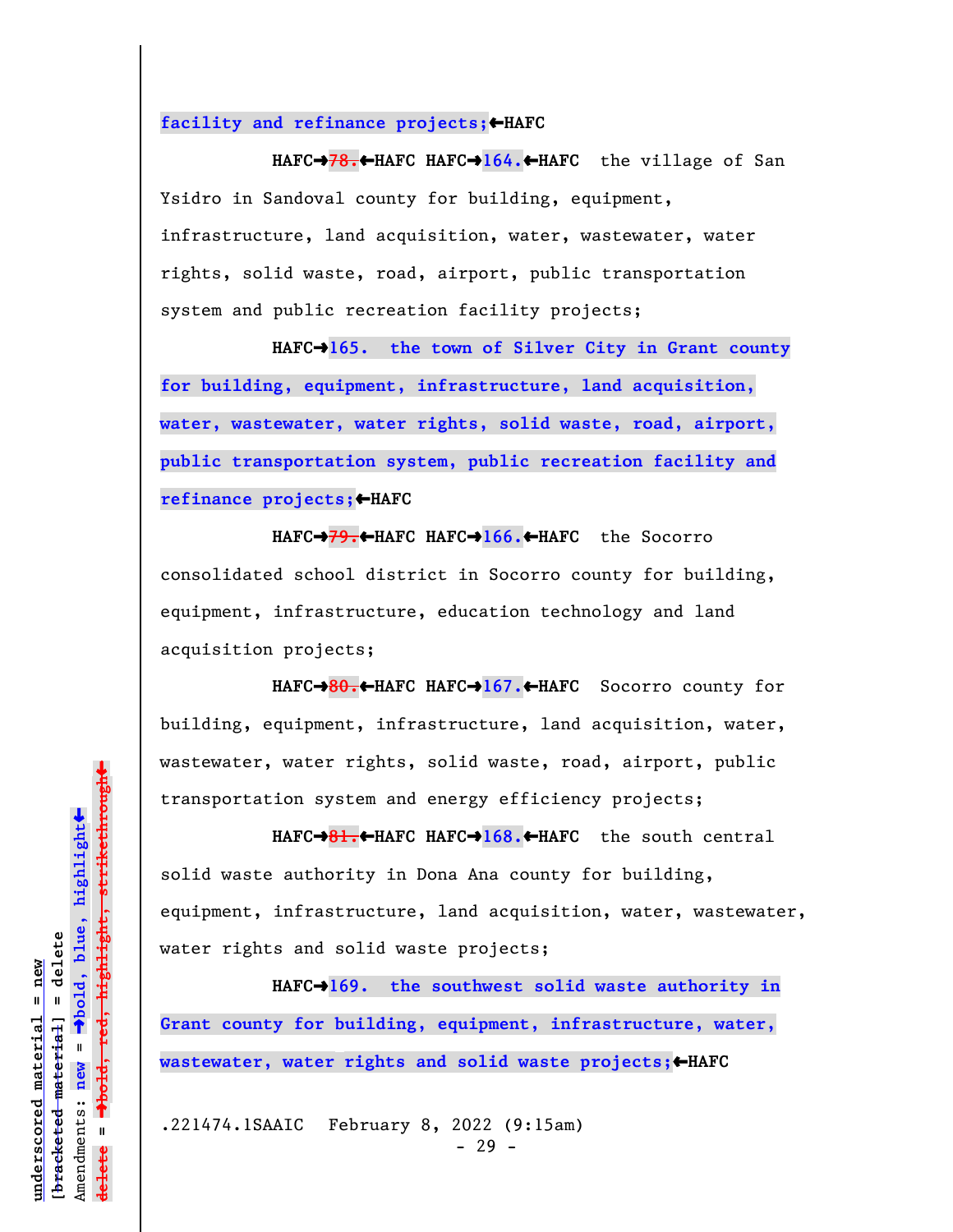**HAFC**º**82.**»**HAFC HAFC**º**170.**»**HAFC** the town of Springer in Colfax county for building, equipment, infrastructure and land acquisition projects;

**HAFC**º**83.**»**HAFC HAFC**º**171.**»**HAFC** the state parks division of the energy, minerals and natural resources department for building, equipment, infrastructure, land acquisition, water, wastewater, water rights, solid waste, road, airport, public transportation system and public recreation facility projects;

**HAFC**º**172. the town of Taos in Taos county for building, equipment, infrastructure, land acquisition, water, wastewater, water rights, solid waste, road, airport, public transportation system, public recreation facility and refinance projects;**

**173. the Pueblo of Taos in Taos county for building, equipment, infrastructure, land acquisition, water, wastewater, water rights, solid waste, road, airport, public transportation system, public recreation facility and refinance projects;**

**174. the Taos Pueblo business development corporation in Taos county for building, equipment, infrastructure, land acquisition, water, wastewater, water rights, solid waste, road, airport, public transportation system and refinance projects;**

**175. the Taos Pueblo housing authority in Taos county for building, equipment, infrastructure and land**

.221474.1SAAIC February 8, 2022 (9:15am)

 $\ddag$ º**bold, red, highlight, strikethrough**  $\ddot{\bullet}$ º**bold, blue, highlight** bracketed material] = delete **[bracketed material] = delete** inderscored material = new **underscored material = new** Amendments: new = Amendments: **new** =  $\mathbf{u}$ **delete =** lelete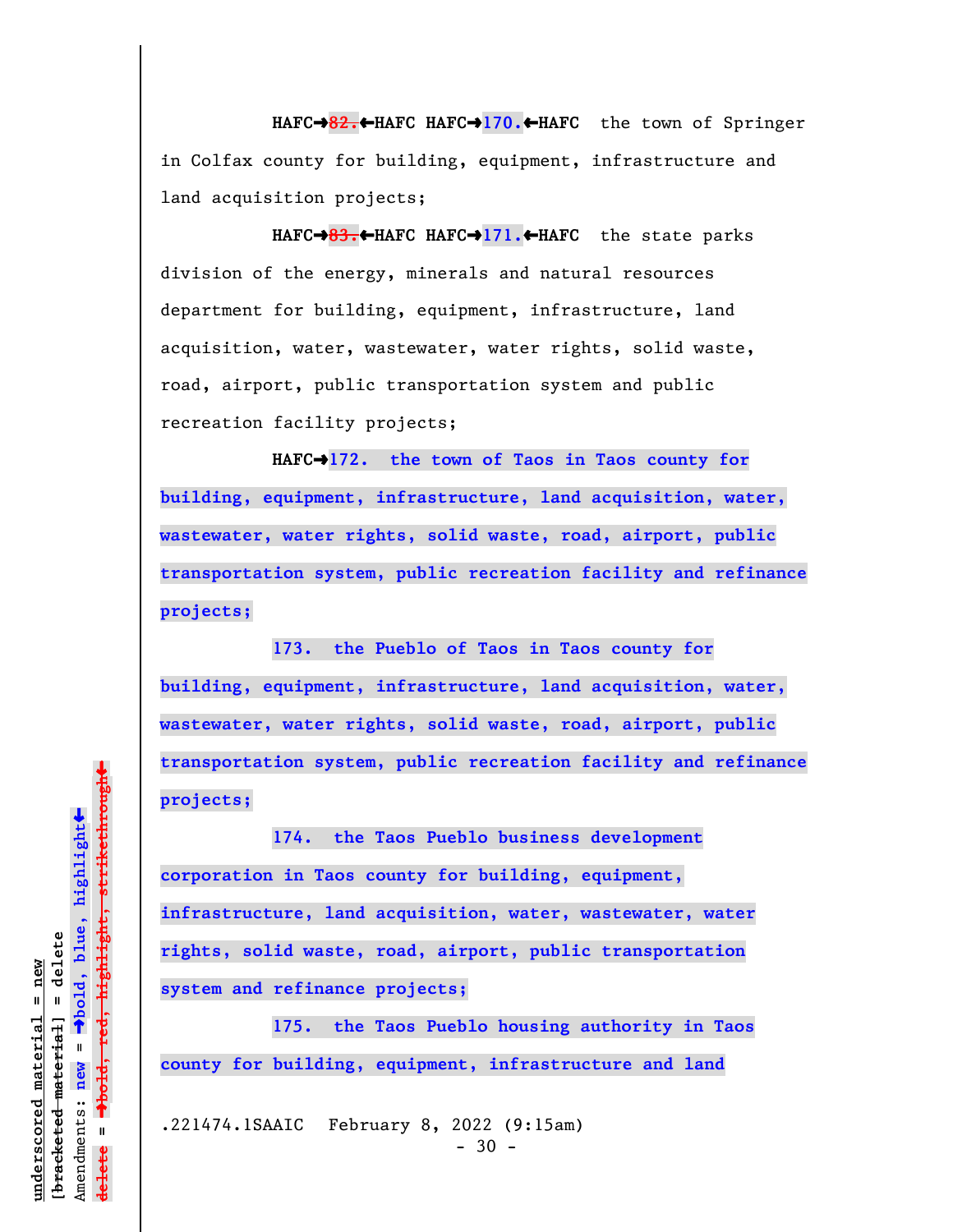**acquisition projects;**

**176. the Taos Pueblo utility service in Taos county for building, equipment, infrastructure, land acquisition,** water, wastewater, water rights and solid waste projects; <**HAFC** 

**HAFC**º**84.**»**HAFC HAFC**º**177.**»**HAFC** the Tatum municipal school district in Lea county for building, equipment, infrastructure, education technology and land acquisition projects;

HAFC<sup>+</sup>178. the Pueblo of Tesuque in Santa Fe county **for building, equipment, infrastructure, land acquisition, water, wastewater, water rights and solid waste projects;**

**179. the Texico municipal school district in Curry county for building, equipment, infrastructure, land acquisition, education technology and public recreation facility projects;**

**180. the Tierra del Oro public improvement district in Sandoval county for water, wastewater, water rights, solid waste, road, airport and public transportation system projects;**

**181. the village of Tijeras in Bernalillo county for water, wastewater, water rights and solid waste projects;**

**182. the city of Truth or Consequences in Sierra county for building, equipment, infrastructure, land acquisition, water, wastewater, water rights, solid waste, road, airport, public transportation system and public recreation facility projects;**

**183. the Tucumcari public school district in Quay**

.221474.1SAAIC February 8, 2022 (9:15am)

- 31 -

 $\ddag$ º**bold, red, highlight, strikethrough**  $\ddot{\bullet}$ º**bold, blue, highlight** bracketed material] = delete **[bracketed material] = delete** inderscored material = new **underscored material = new**  $\mathbf{I}$ Amendments: **new** = Amendments: new  $\mathbf{u}$ **delete =** lelete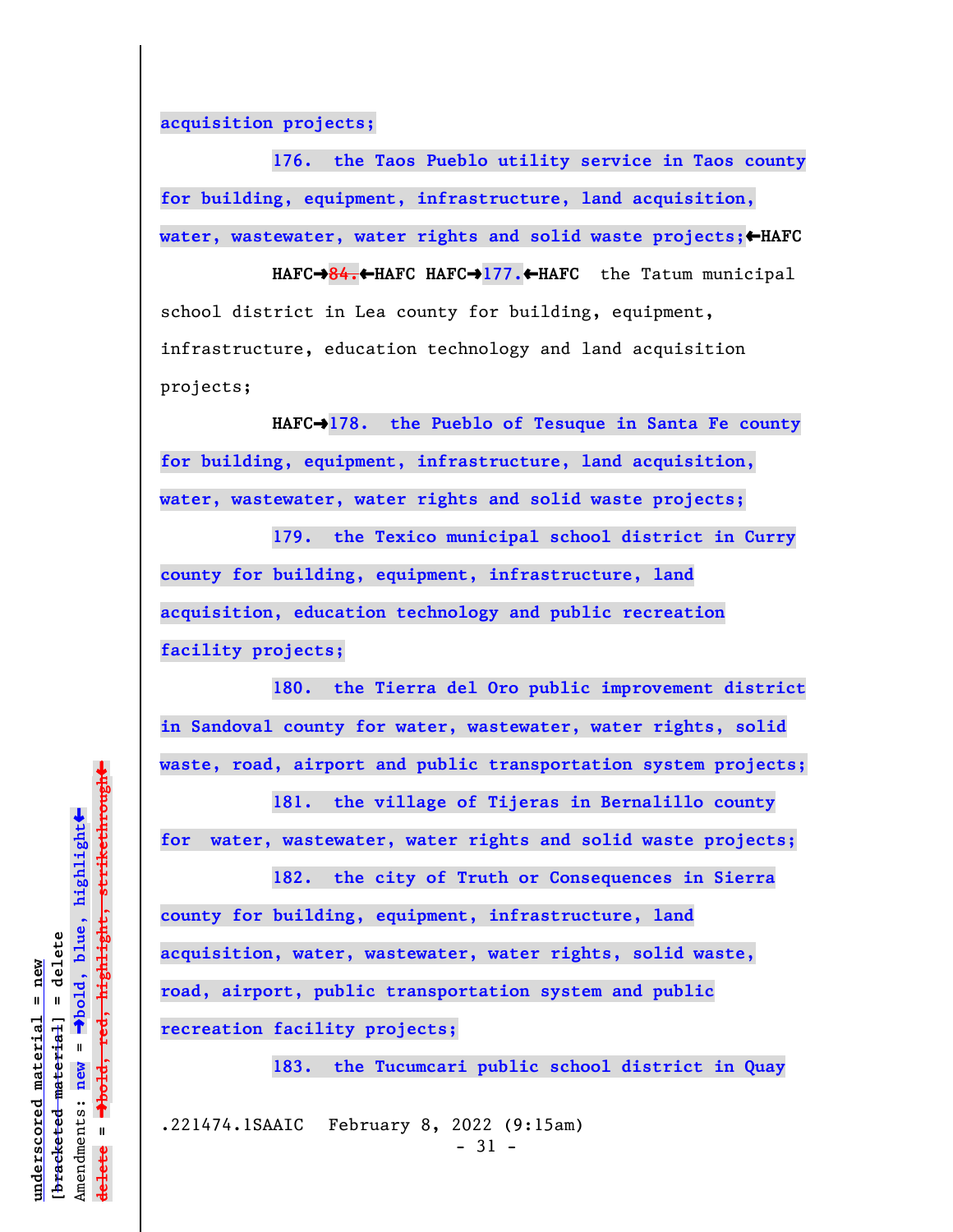**county for building, equipment, infrastructure, education technology and land acquisition projects;**»**HAFC**

**HAFC**º**85.**»**HAFC HAFC**º**184.**»**HAFC** the Tularosa municipal school district in Otero county for building, equipment, infrastructure, education technology, land acquisition and public recreation facility projects;

**HAFC**º**86.**»**HAFC HAFC**º**185.**»**HAFC** the 21st Century public academy in Bernalillo county for building, equipment, infrastructure and land acquisition projects;

**HAFC**º**87.**»**HAFC HAFC**º**186.**»**HAFC** Valencia county for building, equipment, infrastructure, land acquisition, road, airport, public transportation system and public recreation facility projects;

HAFC<sup>+</sup>187. the Valencia public improvement district **in Dona Ana county for water, wastewater, water rights, solid waste, road, airport, public transportation system and public recreation facility projects;**»**HAFC**

**HAFC**º**88.**»**HAFC HAFC**º**188.**»**HAFC** the town of Vaughn in Guadalupe county for water, wastewater, water rights, solid waste, road, airport and public transportation system projects;

**HAFC**º**89.**»**HAFC HAFC**º**189.**»**HAFC** the Wagon Mound public school district in Mora county for building, equipment, infrastructure, education technology and land acquisition projects; and

**HAFC**º**90.**»**HAFC HAFC**º**190.**»**HAFC** the village of Willard in Torrance county for building, equipment,

.221474.1SAAIC February 8, 2022 (9:15am)

- 32 -

 $\ddag$ º**bold, red, highlight, strikethrough**  $\ddot{\bullet}$ º**bold, blue, highlight**  $b$ racketed material] = delete **[bracketed material] = delete** inderscored material = new **underscored material = new** Amendments: new = Amendments: **new** =  $\mathbf{I}$ **delete =** lelete